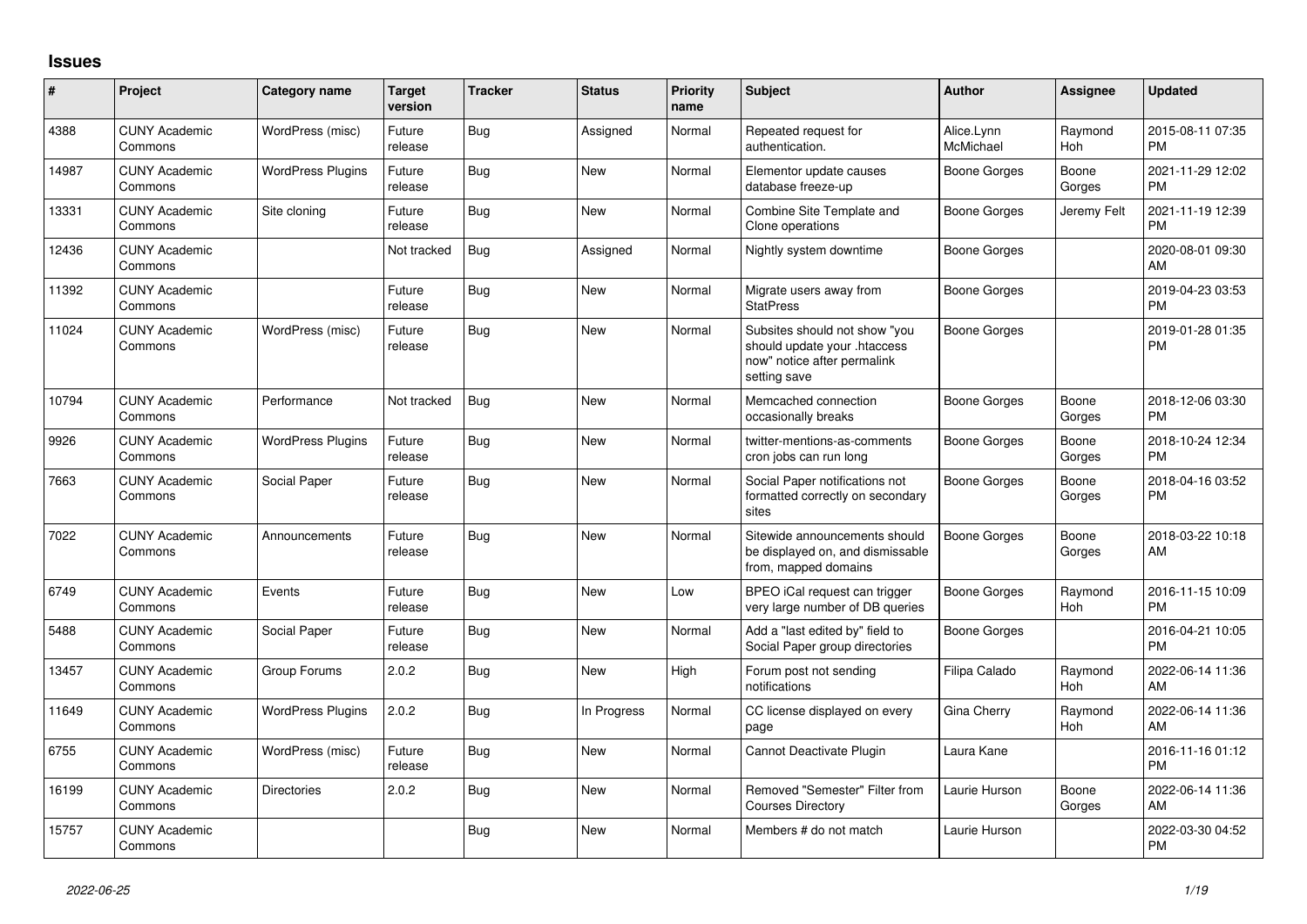| #     | Project                         | <b>Category name</b>       | <b>Target</b><br>version | <b>Tracker</b> | <b>Status</b>        | <b>Priority</b><br>name | <b>Subject</b>                                                                                | <b>Author</b>       | <b>Assignee</b>       | <b>Updated</b>                |
|-------|---------------------------------|----------------------------|--------------------------|----------------|----------------------|-------------------------|-----------------------------------------------------------------------------------------------|---------------------|-----------------------|-------------------------------|
| 14940 | <b>CUNY Academic</b><br>Commons |                            |                          | Bug            | <b>New</b>           | Normal                  | Discrepancy between Commons<br>profile "sites" and actual # of sites                          | Laurie Hurson       |                       | 2021-11-08 11:09<br>AM        |
| 14936 | <b>CUNY Academic</b><br>Commons |                            |                          | Bug            | <b>New</b>           | Normal                  | Commons websites blocked by<br>SPS campus network                                             | Laurie Hurson       |                       | 2021-11-03 03:57<br><b>PM</b> |
| 12438 | <b>CUNY Academic</b><br>Commons | Courses                    | Not tracked              | Bug            | <b>New</b>           | Normal                  | Site appearing twice                                                                          | Laurie Hurson       | Boone<br>Gorges       | 2020-02-18 01:34<br><b>PM</b> |
| 11879 | <b>CUNY Academic</b><br>Commons |                            | Not tracked              | Bug            | New                  | Normal                  | Hypothesis comments appearing<br>on multiple, different pdfs across<br>blogs                  | Laurie Hurson       | Laurie Hurson         | 2019-09-19 02:39<br><b>PM</b> |
| 11415 | <b>CUNY Academic</b><br>Commons | <b>WordPress Plugins</b>   | Not tracked              | Bug            | Reporter<br>Feedback | Normal                  | Blog Subscriptions in Jetpack                                                                 | Laurie Hurson       |                       | 2019-05-14 10:34<br>AM        |
| 9289  | <b>CUNY Academic</b><br>Commons | <b>WordPress Plugins</b>   | Future<br>release        | <b>Bug</b>     | Reporter<br>Feedback | Normal                  | <b>Email Users Plugin</b>                                                                     | Laurie Hurson       | Boone<br>Gorges       | 2018-10-24 12:34<br><b>PM</b> |
| 9060  | <b>CUNY Academic</b><br>Commons | Commons In A Box           | Not tracked              | <b>Bug</b>     | Hold                 | Normal                  | Problems with CBox image library<br>upload                                                    | Lisa Rhody          | Raymond<br><b>Hoh</b> | 2018-01-10 03:26<br><b>PM</b> |
| 13430 | <b>CUNY Academic</b><br>Commons | Reply By Email             | Not tracked              | <b>Bug</b>     | <b>New</b>           | Normal                  | Delay in RBE                                                                                  | <b>Luke Waltzer</b> | Raymond<br><b>Hoh</b> | 2020-10-13 11:16<br>AM        |
| 7981  | <b>CUNY Academic</b><br>Commons | Social Paper               | Future<br>release        | Bug            | <b>New</b>           | Normal                  | Social Paper comments should<br>not go to spam                                                | <b>Luke Waltzer</b> | Boone<br>Gorges       | 2018-04-16 03:52<br><b>PM</b> |
| 7928  | <b>CUNY Academic</b><br>Commons | Group Forums               | Not tracked              | <b>Bug</b>     | <b>New</b>           | Normal                  | Duplicate Forum post                                                                          | <b>Luke Waltzer</b> | Raymond<br><b>Hoh</b> | 2017-04-11 09:27<br><b>PM</b> |
| 6356  | <b>CUNY Academic</b><br>Commons | <b>WordPress Plugins</b>   | Future<br>release        | <b>Bug</b>     | Reporter<br>Feedback | Low                     | Should Subscribe2 be<br>deprecated?                                                           | <b>Luke Waltzer</b> |                       | 2017-03-20 12:20<br><b>PM</b> |
| 6644  | <b>CUNY Academic</b><br>Commons |                            | Not tracked              | Bug            | Reporter<br>Feedback | High                    | White Screen at Login Pge                                                                     | <b>Luke Waltzer</b> | Raymond<br>Hoh        | 2016-11-21 10:34<br><b>PM</b> |
| 5268  | <b>CUNY Academic</b><br>Commons | Group Forums               | Future<br>release        | <b>Bug</b>     | Assigned             | Normal                  | Long-time to post to multiple<br>groups                                                       | <b>Luke Waltzer</b> | Daniel Jones          | 2016-09-07 06:31<br>PM        |
| 5317  | <b>CUNY Academic</b><br>Commons | <b>Group Blogs</b>         | Not tracked              | <b>Bug</b>     | Reporter<br>Feedback | Normal                  | Notifications of New Post Didn't<br>Come                                                      | <b>Luke Waltzer</b> | Samantha<br>Raddatz   | 2016-03-21 10:41<br><b>PM</b> |
| 13328 | <b>CUNY Academic</b><br>Commons | Group Forums               | Not tracked              | <b>Bug</b>     | Reporter<br>Feedback | Normal                  | cross-posting in two related<br>groups                                                        | Marilyn Weber       | Raymond<br>Hoh        | 2020-09-15 10:39<br><b>PM</b> |
| 12360 | <b>CUNY Academic</b><br>Commons | <b>WordPress Themes</b>    | Not tracked              | <b>Bug</b>     | Reporter<br>Feedback | Normal                  | site just says "DANTE We are<br>currently in maintenance mode,<br>please check back shortly." | Marilyn Weber       |                       | 2020-02-04 12:13<br><b>PM</b> |
| 11971 | <b>CUNY Academic</b><br>Commons | <b>Email Notifications</b> | Future<br>release        | <b>Bug</b>     | Reporter<br>Feedback | Low                     | Pictures obscured in emailed post<br>notifications                                            | Marilyn Weber       | Raymond<br>Hoh        | 2019-11-21 01:14<br><b>PM</b> |
| 9835  | <b>CUNY Academic</b><br>Commons | Group Forums               | Future<br>release        | Bug            | Assigned             | Normal                  | add a "like" function?                                                                        | Marilyn Weber       | <b>Erik Trainer</b>   | 2018-06-05 01:49<br><b>PM</b> |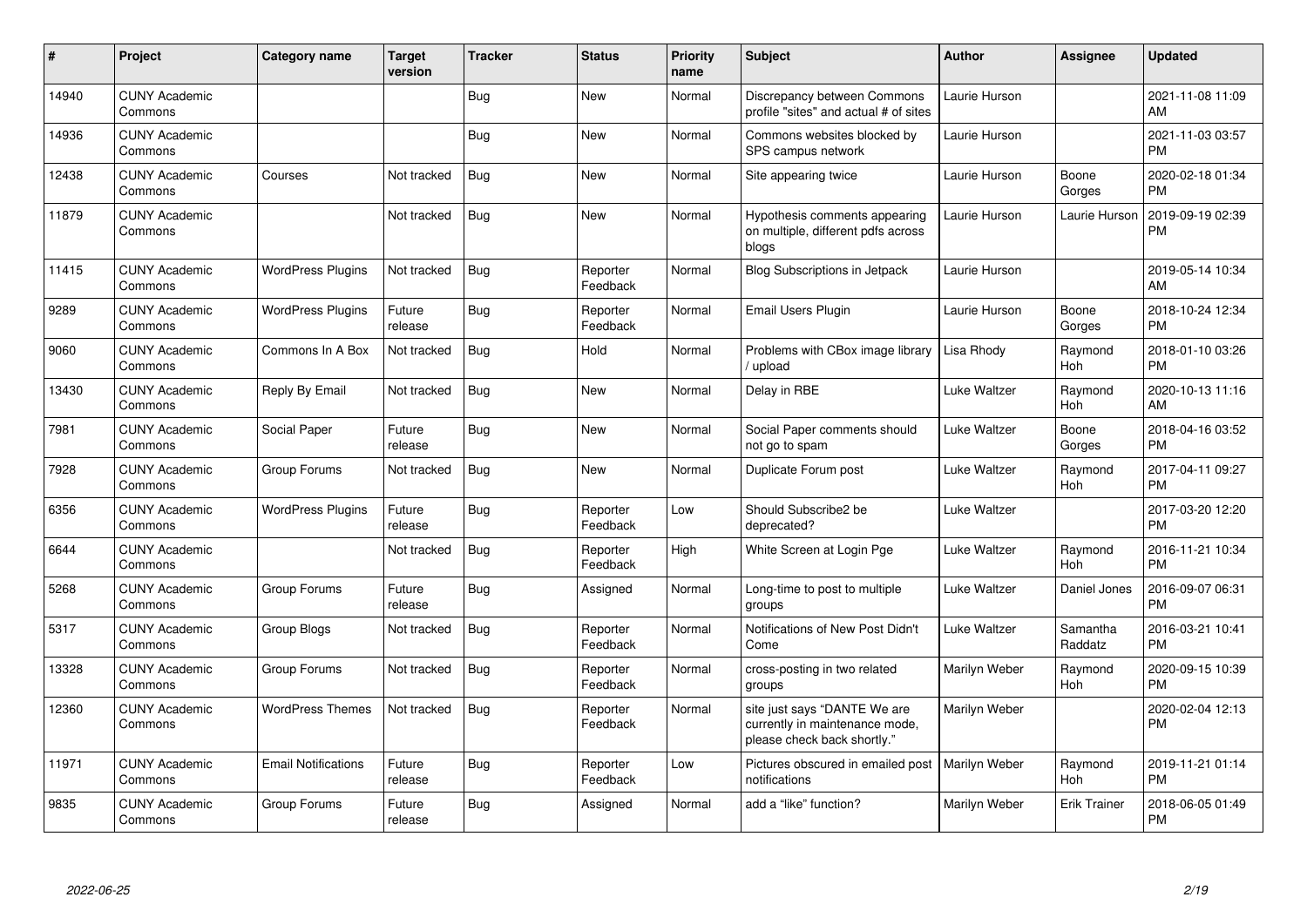| #     | <b>Project</b>                  | <b>Category name</b>       | Target<br>version | Tracker    | <b>Status</b>        | <b>Priority</b><br>name | <b>Subject</b>                                                         | <b>Author</b>    | <b>Assignee</b>       | <b>Updated</b>                |
|-------|---------------------------------|----------------------------|-------------------|------------|----------------------|-------------------------|------------------------------------------------------------------------|------------------|-----------------------|-------------------------------|
| 5282  | <b>CUNY Academic</b><br>Commons | Social Paper               | Future<br>release | Bug        | New                  | Normal                  | Replying via email directs to<br>paper but not individual comment.     | Marilyn Weber    | Raymond<br><b>Hoh</b> | 2016-03-02 01:48<br><b>PM</b> |
| 2576  | <b>NYCDH Community</b><br>Site  |                            |                   | Bug        | Hold                 | Low                     | Test Next Button in Javascript<br><b>Tutorial Under Activities</b>     | Mark Newton      | Alex Gil              | 2013-05-18 02:55<br><b>PM</b> |
| 10678 | <b>CUNY Academic</b><br>Commons |                            | Not tracked       | Bug        | Reporter<br>Feedback | High                    | Newsletter Plugin Not Sending<br><b>Out Newsletters</b>                | Mark Webb        | Boone<br>Gorges       | 2019-09-16 09:38<br><b>PM</b> |
| 11120 | <b>CUNY Academic</b><br>Commons | <b>WordPress Plugins</b>   | Not tracked       | <b>Bug</b> | Reporter<br>Feedback | Normal                  | Events Manager Events Not<br>Showing Up                                | Mark Webb        |                       | 2019-02-27 04:10<br><b>PM</b> |
| 10769 | <b>CUNY Academic</b><br>Commons | <b>WordPress Themes</b>    | Not tracked       | Bug        | Reporter<br>Feedback | Normal                  | 2011 Theme Sidebar                                                     | Mark Webb        |                       | 2018-12-04 04:09<br><b>PM</b> |
| 10262 | <b>CUNY Academic</b><br>Commons |                            | Not tracked       | <b>Bug</b> | Reporter<br>Feedback | Normal                  | Newsletter Plugin: Broken Image<br>at Bottom of All Newsletters        | Mark Webb        | Raymond<br><b>Hoh</b> | 2018-08-30 05:17<br><b>PM</b> |
| 13949 | <b>CUNY Academic</b><br>Commons |                            | Not tracked       | Bug        | <b>New</b>           | Normal                  | Continued debugging of runaway<br>MySQL connections                    | <b>Matt Gold</b> | Boone<br>Gorges       | 2021-09-14 10:42<br>AM        |
| 9979  | <b>CUNY Academic</b><br>Commons | <b>Email Notifications</b> | Not tracked       | <b>Bug</b> | Reporter<br>Feedback | Normal                  | Reports of slow email activation<br>emails                             | <b>Matt Gold</b> | Boone<br>Gorges       | 2018-08-29 09:40<br><b>PM</b> |
| 10040 | <b>CUNY Academic</b><br>Commons | WordPress (misc)           | Not tracked       | <b>Bug</b> | Reporter<br>Feedback | Normal                  | User doesn't see full list of themes   Matt Gold                       |                  | Boone<br>Gorges       | 2018-07-25 10:12<br>AM        |
| 8991  | <b>CUNY Academic</b><br>Commons | Reply By Email             | Not tracked       | <b>Bug</b> | Hold                 | Normal                  | RBE duplicate email message<br>issue                                   | Matt Gold        | Raymond<br>Hoh        | 2018-02-18 08:53<br><b>PM</b> |
| 8992  | <b>NYCDH Community</b><br>Site  |                            |                   | <b>Bug</b> | Assigned             | Normal                  | Multiple RBE error reports                                             | Matt Gold        | Raymond<br><b>Hoh</b> | 2017-12-11 05:43<br><b>PM</b> |
| 6995  | <b>CUNY Academic</b><br>Commons | Home Page                  | Not tracked       | Bug        | Assigned             | Normal                  | member filter on homepage not<br>working                               | <b>Matt Gold</b> | Raymond<br><b>Hoh</b> | 2016-12-11 09:46<br><b>PM</b> |
| 6671  | <b>CUNY Academic</b><br>Commons | Reply By Email             | Not tracked       | <b>Bug</b> | Assigned             | Normal                  | "Post too often" RBE error<br>message                                  | Matt Gold        | Raymond<br>Hoh        | 2016-11-11 09:55<br>AM        |
| 5691  | <b>CUNY Academic</b><br>Commons | Blogs (BuddyPress)         | Future<br>release | <b>Bug</b> | Assigned             | High                    | Differing numbers on Sites display                                     | <b>Matt Gold</b> | Raymond<br>Hoh        | 2016-06-13 01:37<br><b>PM</b> |
| 4661  | <b>CUNY Academic</b><br>Commons | User Experience            | Future<br>release | <b>Bug</b> | Assigned             | Normal                  | Simplify Events text                                                   | Matt Gold        | Samantha<br>Raddatz   | 2015-10-02 09:06<br><b>PM</b> |
| 3419  | <b>CUNY Academic</b><br>Commons | Group Invitations          | 1.6.14            | Bug        | Testing<br>Required  | Normal                  | Neatening the display of<br>messages on group requests                 | <b>Matt Gold</b> | Boone<br>Gorges       | 2014-09-01 09:29<br><b>PM</b> |
| 2618  | <b>NYCDH Community</b><br>Site  |                            |                   | Bug        | Assigned             | Low                     | Mark blogs as spam when created   Matt Gold<br>by users marked as spam |                  | Boone<br>Gorges       | 2013-06-09 11:38<br><b>PM</b> |
| 2167  | <b>CUNY Academic</b><br>Commons | WordPress (misc)           | Future<br>release | <b>Bug</b> | Assigned             | Normal                  | <b>CAC-Livestream Plugin Issues</b>                                    | Michael Smith    | Dominic<br>Giglio     | 2015-01-02 03:06<br><b>PM</b> |
| 9346  | <b>CUNY Academic</b><br>Commons | WordPress (misc)           | Not tracked       | Bug        | <b>New</b>           | Normal                  | Clone cetls.bmcc.cuny.edu for<br>development                           | Owen Roberts     | Raymond<br>Hoh        | 2018-03-06 05:35<br><b>PM</b> |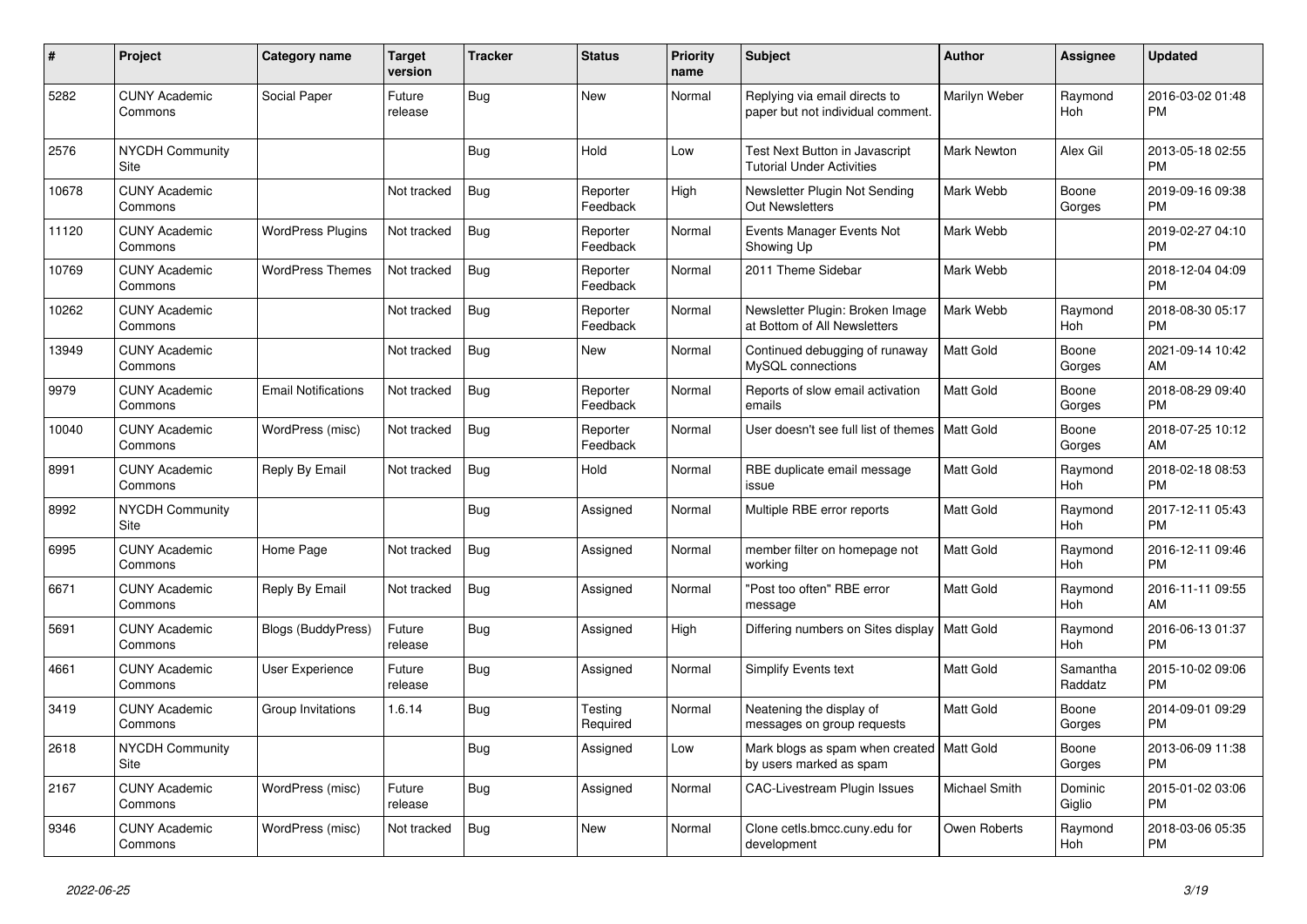| #     | Project                         | <b>Category name</b>     | Target<br>version | <b>Tracker</b> | <b>Status</b>                       | <b>Priority</b><br>name | <b>Subject</b>                                                                                  | <b>Author</b>           | <b>Assignee</b>       | <b>Updated</b>                |
|-------|---------------------------------|--------------------------|-------------------|----------------|-------------------------------------|-------------------------|-------------------------------------------------------------------------------------------------|-------------------------|-----------------------|-------------------------------|
| 14483 | <b>CUNY Academic</b><br>Commons | WordPress - Media        | Not tracked       | <b>Bug</b>     | Reporter<br>Feedback                | Normal                  | Wordpress PDF Embed Stopped<br>Working after JITP Media Clone                                   | <b>Patrick DeDauw</b>   | Boone<br>Gorges       | 2021-05-20 01:51<br><b>PM</b> |
| 8675  | <b>CUNY Academic</b><br>Commons | <b>User Onboarding</b>   | Future<br>release | <b>Bug</b>     | Reporter<br>Feedback                | Low                     | Add new User search screen calls<br>for the input of email address but<br>doesn't work with one | Paul Hebert             | Boone<br>Gorges       | 2017-10-11 11:17<br>AM        |
| 16294 | <b>CUNY Academic</b><br>Commons |                          |                   | Bug            | New                                 | Urgent                  | CAC is down                                                                                     | Raffi<br>Khatchadourian |                       | 2022-06-24 02:36<br><b>PM</b> |
| 15516 | <b>CUNY Academic</b><br>Commons | <b>WordPress Plugins</b> |                   | <b>Bug</b>     | Reporter<br>Feedback                | Normal                  | Can't publish or save draft of post<br>on wordpress.com                                         | Raffi<br>Khatchadourian | Raymond<br>Hoh        | 2022-03-02 05:52<br><b>PM</b> |
| 15242 | <b>CUNY Academic</b><br>Commons | Performance              | Not tracked       | <b>Bug</b>     | Reporter<br>Feedback                | Normal                  | Slugist site                                                                                    | Raffi<br>Khatchadourian | Boone<br>Gorges       | 2022-02-07 11:14<br>AM        |
| 14792 | <b>CUNY Academic</b><br>Commons |                          |                   | <b>Bug</b>     | New                                 | Normal                  | Inconsistent email notifications<br>from gravity forms                                          | Raffi<br>Khatchadourian |                       | 2021-10-04 01:50<br><b>PM</b> |
| 16296 | <b>CUNY Academic</b><br>Commons | Home Page                | 2.0.2             | <b>Bug</b>     | Staged for<br>Production<br>Release | Normal                  | "Visit Profile" link on Member<br>Directory page doesn't work<br>properly                       | Raymond Hoh             | Raymond<br>Hoh        | 2022-06-24 07:54<br><b>PM</b> |
| 16255 | <b>CUNY Academic</b><br>Commons | WordPress (misc)         |                   | <b>Bug</b>     | New                                 | Normal                  | Need to define 'MULTISITE'<br>constant in wp-config.php                                         | Raymond Hoh             |                       | 2022-06-19 09:31<br>AM        |
| 16177 | <b>CUNY Academic</b><br>Commons | Reply By Email           |                   | <b>Bug</b>     | <b>New</b>                          | Normal                  | Switch to Inbound mode for RBE                                                                  | Raymond Hoh             | Raymond<br>Hoh        | 2022-05-30 04:32<br><b>PM</b> |
| 11243 | <b>CUNY Academic</b><br>Commons | BuddyPress (misc)        | Future<br>release | <b>Bug</b>     | <b>New</b>                          | Normal                  | Audit bp-custom.php                                                                             | Raymond Hoh             | Raymond<br>Hoh        | 2022-04-26 11:59<br>AM        |
| 14908 | <b>CUNY Academic</b><br>Commons | Performance              |                   | <b>Bug</b>     | New                                 | Normal                  | Stale object cache on cdev                                                                      | Raymond Hoh             | Boone<br>Gorges       | 2021-12-07 09:45<br>AM        |
| 14496 | <b>CUNY Academic</b><br>Commons | Domain Mapping           | Future<br>release | <b>Bug</b>     | New                                 | Normal                  | Mapped domain SSO uses<br>third-party cookies                                                   | Raymond Hoh             | Raymond<br>Hoh        | 2021-05-24 04:03<br><b>PM</b> |
| 3939  | <b>CUNY Academic</b><br>Commons | <b>WordPress Plugins</b> | Future<br>release | <b>Bug</b>     | Hold                                | Normal                  | Activity stream support for<br>Co-Authors Plus plugin                                           | Raymond Hoh             | Raymond<br><b>Hoh</b> | 2015-11-09 06:13<br><b>PM</b> |
| 3691  | <b>CUNY Academic</b><br>Commons | <b>WordPress Plugins</b> | Future<br>release | Bug            | <b>New</b>                          | Normal                  | <b>WPMU Domain Mapping</b><br>Debugging on cdev                                                 | Raymond Hoh             | Matt Gold             | 2014-12-12 09:04<br>AM        |
| 16245 | <b>CUNY Academic</b><br>Commons | WordPress (misc)         |                   | <b>Bug</b>     | Reporter<br>Feedback                | Normal                  | Save Button missing on<br>WordPress Profile page                                                | scott voth              | Raymond<br>Hoh        | 2022-06-16 03:09<br><b>PM</b> |
| 14113 | <b>CUNY Academic</b><br>Commons | WordPress (misc)         | Future<br>release | <b>Bug</b>     | Hold                                | Normal                  | Block Editor Not Working on this<br>page - Json error                                           | scott voth              | Boone<br>Gorges       | 2021-03-05 11:01<br>AM        |
| 12573 | <b>CUNY Academic</b><br>Commons | <b>WordPress Plugins</b> | Future<br>release | <b>Bug</b>     | New                                 | Normal                  | <b>CommentPress Core Issues</b>                                                                 | scott voth              |                       | 2020-03-24 04:32<br><b>PM</b> |
| 9515  | <b>CUNY Academic</b><br>Commons | <b>WordPress Plugins</b> | Not tracked       | Bug            | Reporter<br>Feedback                | Normal                  | Text to Speech plugin - "More<br>Slowly" checkbox not working                                   | scott voth              | Boone<br>Gorges       | 2018-06-13 02:26<br><b>PM</b> |
| 5827  | <b>CUNY Academic</b><br>Commons | Public Portfolio         | Future<br>release | <b>Bug</b>     | Assigned                            | Normal                  | Academic Interests square<br>bracket links not working                                          | scott voth              | Chris Stein           | 2016-08-11 11:59<br>PM        |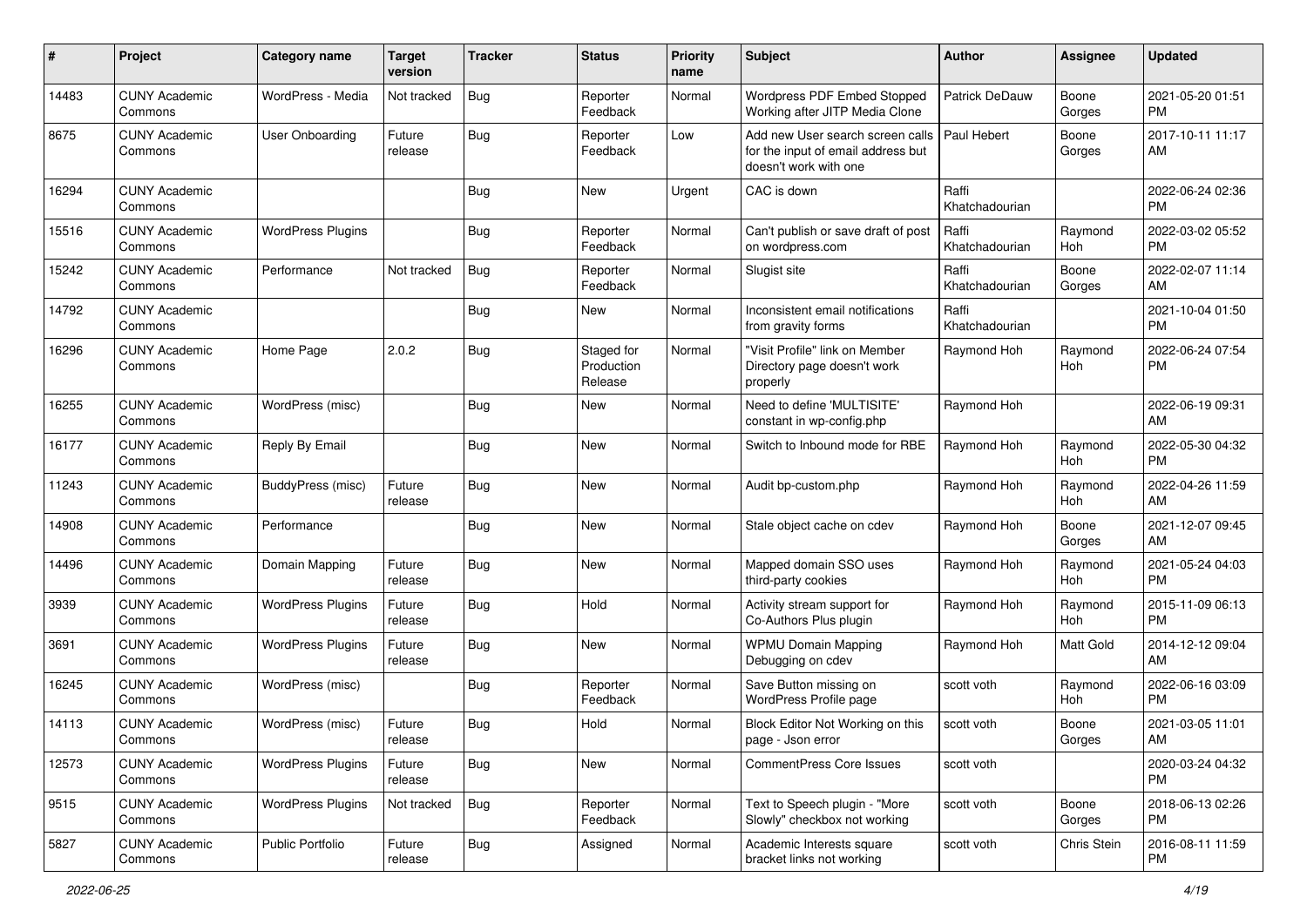| #     | Project                         | <b>Category name</b>           | <b>Target</b><br>version | <b>Tracker</b> | <b>Status</b>        | <b>Priority</b><br>name | <b>Subject</b>                                                                                | Author               | <b>Assignee</b> | <b>Updated</b>                |
|-------|---------------------------------|--------------------------------|--------------------------|----------------|----------------------|-------------------------|-----------------------------------------------------------------------------------------------|----------------------|-----------------|-------------------------------|
| 4438  | <b>CUNY Academic</b><br>Commons | Events                         | Future<br>release        | <b>Bug</b>     | Assigned             | Normal                  | Events Calendar - Export<br><b>Recurring Events</b>                                           | scott voth           | Daniel Jones    | 2016-05-23 04:25<br><b>PM</b> |
| 4535  | <b>CUNY Academic</b><br>Commons | My Commons                     | Future<br>release        | Bug            | <b>New</b>           | Low                     | My Commons filter issue                                                                       | scott voth           | Raymond<br>Hoh  | 2015-09-01 11:17<br>AM        |
| 8440  | <b>CUNY Academic</b><br>Commons | Onboarding                     | Not tracked              | <b>Bug</b>     | <b>New</b>           | Normal                  | Create Test Email Accounts for<br><b>Onboarding Project</b>                                   | Stephen Real         | Stephen Real    | 2017-08-01 09:49<br><b>PM</b> |
| 4972  | <b>CUNY Academic</b><br>Commons | Analytics                      | Not tracked              | <b>Bug</b>     | <b>New</b>           | Normal                  | <b>Newsletter Analytics</b>                                                                   | Stephen Real         | Matt Gold       | 2015-12-09 12:54<br><b>PM</b> |
| 14629 | <b>CUNY Academic</b><br>Commons |                                | Not tracked              | <b>Bug</b>     | Reporter<br>Feedback | Normal                  | Possible Post Order Bug?                                                                      | <b>Syelle Graves</b> |                 | 2021-09-14 10:47<br>AM        |
| 12198 | <b>CUNY Academic</b><br>Commons |                                | Not tracked              | <b>Bug</b>     | Reporter<br>Feedback | Normal                  | Duplicate listing in My Sites                                                                 | Tom Harbison         |                 | 2019-12-09 05:50<br><b>PM</b> |
| 11556 | <b>CUNY Academic</b><br>Commons | Courses                        | Not tracked              | Bug            | Reporter<br>Feedback | Normal                  | Instructor name given in course<br>listing                                                    | Tom Harbison         |                 | 2019-06-25 04:12<br><b>PM</b> |
| 13891 | <b>CUNY Academic</b><br>Commons | Internal Tools and<br>Workflow | 2.1.0                    | Feature        | <b>New</b>           | Normal                  | Migrate automated linting to<br>GitHub Actions                                                | <b>Boone Gorges</b>  | Jeremy Felt     | 2022-05-26 10:45<br>AM        |
| 15194 | <b>CUNY Academic</b><br>Commons | Internal Tools and<br>Workflow | 2.1.0                    | Feature        | <b>New</b>           | Normal                  | PHPCS sniff for un-restored<br>switch_to_blog() calls                                         | <b>Boone Gorges</b>  | Jeremy Felt     | 2022-05-26 10:45<br>AM        |
| 15883 | <b>CUNY Academic</b><br>Commons |                                | 2.1.0                    | Feature        | New                  | Normal                  | Release BPGES update                                                                          | <b>Boone Gorges</b>  | Boone<br>Gorges | 2022-05-26 10:39<br>AM        |
| 16092 | <b>CUNY Academic</b><br>Commons |                                | Future<br>release        | Feature        | Hold                 | Normal                  | Don't show main site in Site<br>search results                                                | Boone Gorges         | Boone<br>Gorges | 2022-05-17 03:12<br><b>PM</b> |
| 10380 | <b>CUNY Academic</b><br>Commons | WordPress (misc)               | Future<br>release        | Feature        | In Progress          | Normal                  | Remove blacklisted plugins                                                                    | <b>Boone Gorges</b>  |                 | 2022-04-26 12:00<br><b>PM</b> |
| 14184 | <b>CUNY Academic</b><br>Commons | <b>Public Portfolio</b>        | Future<br>release        | Feature        | New                  | Normal                  | Centralized mechanism for storing<br>Campus affiliations                                      | <b>Boone Gorges</b>  | Boone<br>Gorges | 2022-01-04 11:35<br>AM        |
| 13835 | <b>CUNY Academic</b><br>Commons | WordPress (misc)               | Future<br>release        | Feature        | New                  | Normal                  | Allow OneSearch widget to have<br>'CUNY' as campus                                            | <b>Boone Gorges</b>  | Boone<br>Gorges | 2021-11-19 12:39<br><b>PM</b> |
| 14309 | <b>CUNY Academic</b><br>Commons | Group Library                  | Future<br>release        | Feature        | <b>New</b>           | Normal                  | Better handling of<br>bp_group_document file<br>download attempts when file is<br>not present | <b>Boone Gorges</b>  | Boone<br>Gorges | 2021-11-19 12:28<br><b>PM</b> |
| 13358 | <b>CUNY Academic</b><br>Commons | Group Forums                   | Future<br>release        | Feature        | <b>New</b>           | Normal                  | Improved UI for group forum<br>threading settings                                             | <b>Boone Gorges</b>  | Raymond<br>Hoh  | 2021-11-19 12:27<br>PM        |
| 12042 | <b>CUNY Academic</b><br>Commons | <b>Email Notifications</b>     | Future<br>release        | Feature        | New                  | Normal                  | Improved error logging for BPGES   Boone Gorges<br>send queue                                 |                      | Boone<br>Gorges | 2021-11-19 12:25<br><b>PM</b> |
| 13466 | <b>CUNY Academic</b><br>Commons | Cavalcade                      | Future<br>release        | Feature        | New                  | Normal                  | Automated cleanup for duplicate<br>Cavalcade tasks                                            | <b>Boone Gorges</b>  | Boone<br>Gorges | 2020-10-13 05:24<br><b>PM</b> |
| 3002  | <b>CUNY Academic</b><br>Commons | Search                         | Future<br>release        | Feature        | Assigned             | Normal                  | Overhaul CAC search by using<br>external search appliance                                     | <b>Boone Gorges</b>  | Boone<br>Gorges | 2020-07-15 03:05<br><b>PM</b> |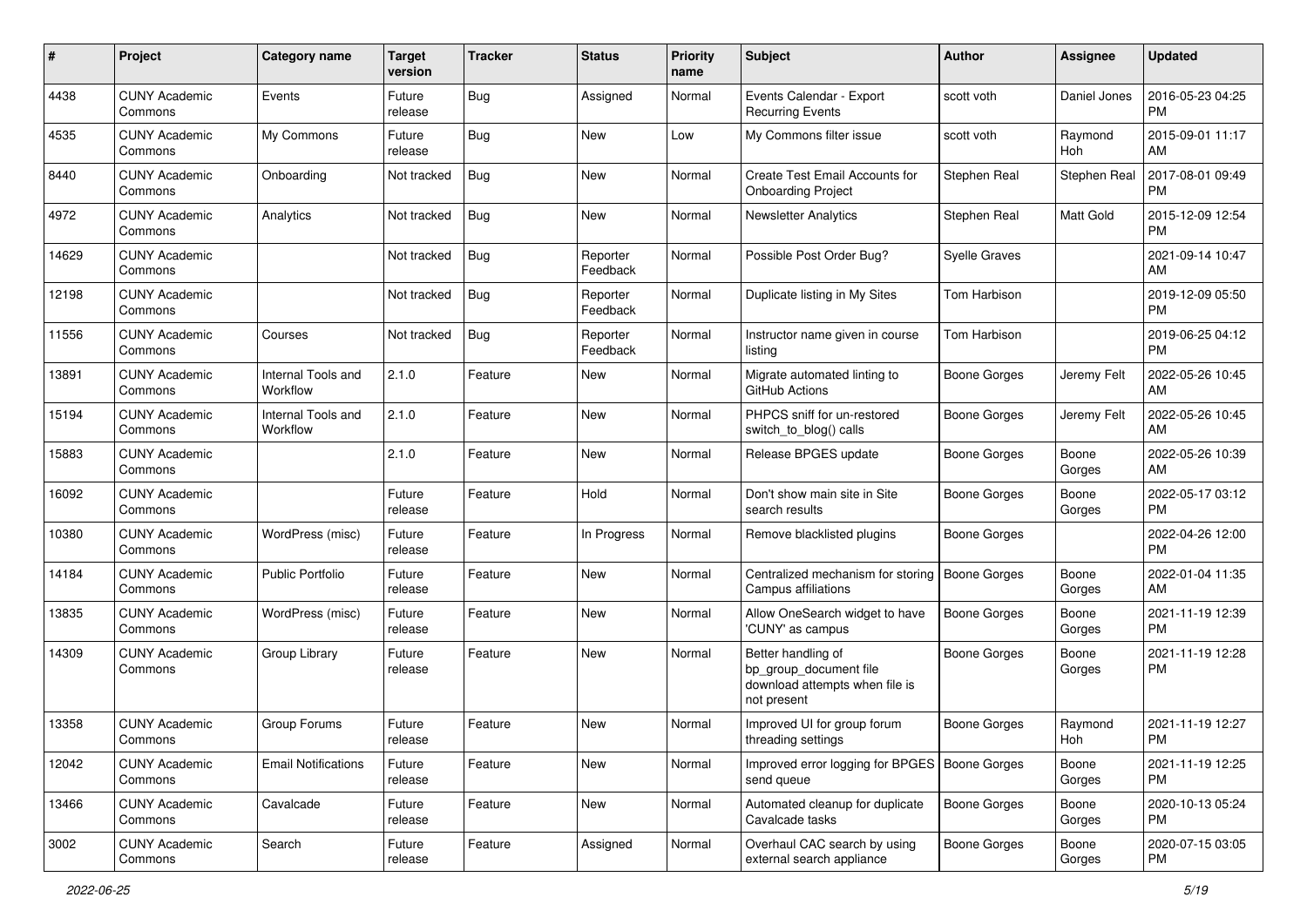| #     | Project                         | <b>Category name</b>           | <b>Target</b><br>version | <b>Tracker</b> | <b>Status</b>        | <b>Priority</b><br>name | <b>Subject</b>                                                                    | Author              | <b>Assignee</b>   | <b>Updated</b>                |
|-------|---------------------------------|--------------------------------|--------------------------|----------------|----------------------|-------------------------|-----------------------------------------------------------------------------------|---------------------|-------------------|-------------------------------|
| 13048 | <b>CUNY Academic</b><br>Commons | Shortcodes and<br>embeds       | Future<br>release        | Feature        | <b>New</b>           | Normal                  | Jupyter Notebooks support                                                         | <b>Boone Gorges</b> |                   | 2020-07-14 11:46<br>AM        |
| 12911 | <b>CUNY Academic</b><br>Commons |                                | Not tracked              | Feature        | <b>New</b>           | Normal                  | Block access to xmlrpc.php based<br>on User-Agent                                 | <b>Boone Gorges</b> | Boone<br>Gorges   | 2020-06-09 05:12<br><b>PM</b> |
| 12091 | <b>CUNY Academic</b><br>Commons | <b>Group Files</b>             | Future<br>release        | Feature        | New                  | Normal                  | Improved pre-upload file<br>validation for bp-group-documents                     | <b>Boone Gorges</b> | Boone<br>Gorges   | 2019-11-14 01:21<br><b>PM</b> |
| 11945 | <b>CUNY Academic</b><br>Commons | Reckoning                      | Future<br>release        | Feature        | Reporter<br>Feedback | Normal                  | Add Comments bubble to<br>Reckoning views                                         | Boone Gorges        | Boone<br>Gorges   | 2019-11-12 05:14<br><b>PM</b> |
| 11517 | <b>CUNY Academic</b><br>Commons |                                | Not tracked              | Feature        | Assigned             | Normal                  | wp-accessibility plugin should not<br>strip 'target="_blank" by default           | <b>Boone Gorges</b> | Laurie Hurson     | 2019-09-24 09:57<br>AM        |
| 11834 | <b>CUNY Academic</b><br>Commons | <b>Group Files</b>             | Future<br>release        | Feature        | New                  | Normal                  | Improved tools for managing<br>group file folders                                 | <b>Boone Gorges</b> | Sonja Leix        | 2019-09-06 03:55<br><b>PM</b> |
| 4635  | <b>CUNY Academic</b><br>Commons | Authentication                 | Future<br>release        | Feature        | New                  | Normal                  | Allow non-WP authentication                                                       | <b>Boone Gorges</b> | Sonja Leix        | 2019-03-01 02:05<br><b>PM</b> |
| 9720  | <b>CUNY Academic</b><br>Commons | Authentication                 | Future<br>release        | Feature        | <b>New</b>           | Normal                  | The Commons should be an<br>oAuth provider                                        | <b>Boone Gorges</b> |                   | 2019-03-01 02:04<br><b>PM</b> |
| 3580  | <b>CUNY Academic</b><br>Commons | Group Blogs                    | Future<br>release        | Feature        | <b>New</b>           | Normal                  | Multiple blogs per group                                                          | <b>Boone Gorges</b> | Boone<br>Gorges   | 2018-02-20 02:02<br><b>PM</b> |
| 4481  | <b>CUNY Academic</b><br>Commons | Events                         | Future<br>release        | Feature        | <b>New</b>           | Normal                  | Group admins/mods should have<br>the ability to unlink an event from<br>the group | <b>Boone Gorges</b> | Boone<br>Gorges   | 2017-04-24 03:53<br><b>PM</b> |
| 1423  | <b>CUNY Academic</b><br>Commons | BuddyPress (misc)              | Future<br>release        | Feature        | Assigned             | Low                     | Show an avatar for pingback<br>comment activity items                             | <b>Boone Gorges</b> | <b>Tahir Butt</b> | 2016-10-24 12:03<br><b>PM</b> |
| 5234  | <b>CUNY Academic</b><br>Commons | Membership                     | Future<br>release        | Feature        | Assigned             | Normal                  | Write Unconfirmed patch for WP                                                    | Boone Gorges        | Boone<br>Gorges   | 2016-10-24 11:18<br>AM        |
| 6332  | <b>CUNY Academic</b><br>Commons | WordPress (misc)               | Future<br>release        | Feature        | <b>New</b>           | Normal                  | Allow uploaded files to be marked<br>as private in an ad hoc way                  | <b>Boone Gorges</b> |                   | 2016-10-17 11:41<br><b>PM</b> |
| 1417  | <b>CUNY Academic</b><br>Commons | <b>BuddyPress Docs</b>         | Future<br>release        | Feature        | Assigned             | Low                     | Bulk actions for BuddyPress Docs                                                  | <b>Boone Gorges</b> | Boone<br>Gorges   | 2016-10-17 10:41<br><b>PM</b> |
| 5489  | <b>CUNY Academic</b><br>Commons | Social Paper                   | Future<br>release        | Feature        | New                  | Normal                  | Asc/desc sorting for Social Paper<br>directories                                  | <b>Boone Gorges</b> |                   | 2016-04-21 10:06<br><b>PM</b> |
| 3230  | <b>CUNY Academic</b><br>Commons | Internal Tools and<br>Workflow | Not tracked              | Feature        | Assigned             | High                    | Scripts for quicker<br>provisioning/updating of<br>development environments       | <b>Boone Gorges</b> | Boone<br>Gorges   | 2016-01-26 04:54<br><b>PM</b> |
| 1167  | <b>CUNY Academic</b><br>Commons | <b>Email Invitations</b>       | Future<br>release        | Feature        | New                  | Low                     | Allow email invitations to be<br>resent                                           | Boone Gorges        | Boone<br>Gorges   | 2015-11-12 12:53<br>AM        |
| 1744  | <b>CUNY Academic</b><br>Commons | <b>BuddyPress Docs</b>         | Future<br>release        | Feature        | Assigned             | Normal                  | Spreadsheet-style Docs                                                            | Boone Gorges        | Boone<br>Gorges   | 2015-11-09 06:13<br><b>PM</b> |
| 1165  | <b>CUNY Academic</b><br>Commons | <b>Email Invitations</b>       | Future<br>release        | Feature        | Assigned             | Low                     | Allow saved lists of invitees under<br>Send Invites                               | <b>Boone Gorges</b> | Boone<br>Gorges   | 2015-11-09 06:03<br>PM        |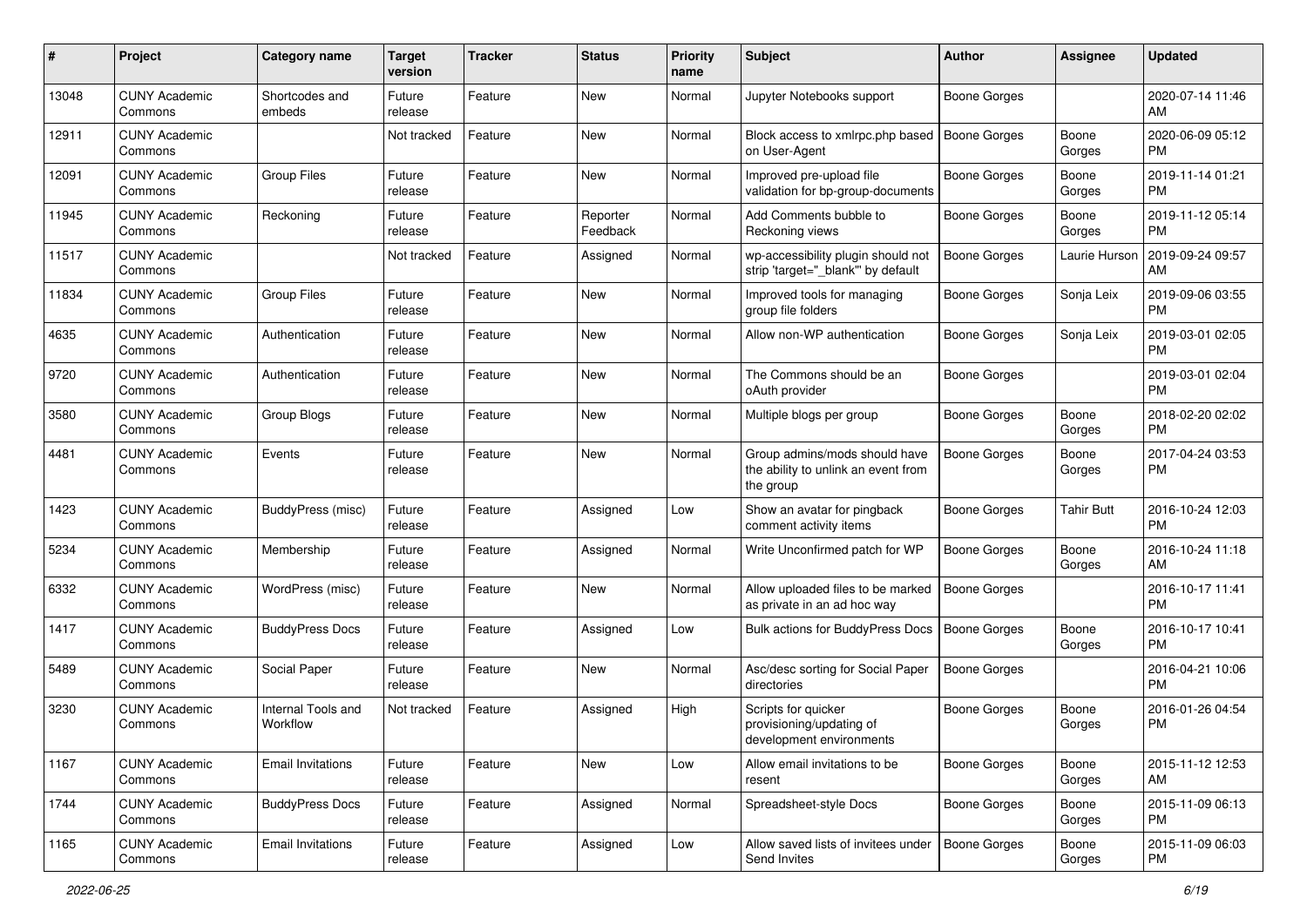| $\#$  | <b>Project</b>                                                          | Category name            | <b>Target</b><br>version | <b>Tracker</b> | <b>Status</b> | <b>Priority</b><br>name | <b>Subject</b>                                                        | Author              | <b>Assignee</b>     | <b>Updated</b>                |
|-------|-------------------------------------------------------------------------|--------------------------|--------------------------|----------------|---------------|-------------------------|-----------------------------------------------------------------------|---------------------|---------------------|-------------------------------|
| 1166  | <b>CUNY Academic</b><br>Commons                                         | <b>Email Invitations</b> | Future<br>release        | Feature        | New           | Low                     | Better organizational tools for<br>Sent Invites                       | Boone Gorges        | Boone<br>Gorges     | 2015-11-09 06:02<br><b>PM</b> |
| 1422  | <b>CUNY Academic</b><br>Commons                                         | <b>BuddyPress Docs</b>   | Future<br>release        | Feature        | Assigned      | Normal                  | Make "created Doc" activity icons<br>non-mini                         | <b>Boone Gorges</b> | Boone<br>Gorges     | 2015-11-09 05:48<br><b>PM</b> |
| 618   | <b>CUNY Academic</b><br>Commons                                         | <b>BuddyPress Docs</b>   | Future<br>release        | Feature        | Assigned      | Normal                  | BuddyPress Docs: export formats                                       | Boone Gorges        | Boone<br>Gorges     | 2015-11-09 05:38<br><b>PM</b> |
| 308   | <b>CUNY Academic</b><br>Commons                                         | Registration             | Future<br>release        | Feature        | <b>New</b>    | Normal                  | Group recommendations for<br>signup process                           | <b>Boone Gorges</b> | Samantha<br>Raddatz | 2015-11-09 05:07<br><b>PM</b> |
| 3192  | <b>CUNY Academic</b><br>Commons                                         | Group Forums             | Future<br>release        | Feature        | Assigned      | Normal                  | Customizable forum views for<br>bbPress 2.x group forums              | Boone Gorges        | Raymond<br>Hoh      | 2015-11-09 12:47<br><b>PM</b> |
| 2832  | <b>CUNY Academic</b><br>Commons                                         | <b>Public Portfolio</b>  | Future<br>release        | Feature        | Assigned      | Normal                  | Improve interface for (not)<br>auto-linking profile fields            | <b>Boone Gorges</b> | Chris Stein         | 2015-01-05 08:52<br><b>PM</b> |
| 3193  | <b>CUNY Academic</b><br>Commons                                         | Group Forums             | Future<br>release        | Feature        | Assigned      | Normal                  | bbPress 2.x dynamic roles and<br><b>RBE</b>                           | <b>Boone Gorges</b> | Boone<br>Gorges     | 2014-09-30 01:30<br><b>PM</b> |
| 3330  | <b>CUNY Academic</b><br>Commons                                         | My Commons               | Future<br>release        | Feature        | Assigned      | Normal                  | 'Commons Information" tool                                            | Boone Gorges        | Chris Stein         | 2014-09-22 08:46<br><b>PM</b> |
| 1983  | <b>CUNY Academic</b><br>Commons                                         | Home Page                | Future<br>release        | Feature        | Assigned      | Low                     | Media Library integration with<br><b>Featured Content plugin</b>      | Boone Gorges        | Dominic<br>Giglio   | 2014-03-17 10:34<br>AM        |
| 3048  | <b>CUNY Academic</b><br>Commons                                         | <b>Public Portfolio</b>  | Future<br>release        | Feature        | <b>New</b>    | Low                     | Images for rich text profile fields                                   | <b>Boone Gorges</b> | Boone<br>Gorges     | 2014-02-19 12:56<br><b>PM</b> |
| 1508  | <b>CUNY Academic</b><br>Commons                                         | WordPress (misc)         | Future<br>release        | Feature        | Assigned      | Normal                  | Share login cookies across<br>mapped domains                          | Boone Gorges        | Boone<br>Gorges     | 2012-07-02 12:12<br><b>PM</b> |
| 1460  | <b>CUNY Academic</b><br>Commons                                         | Analytics                | Future<br>release        | Feature        | Assigned      | Normal                  | Update System Report                                                  | <b>Brian Foote</b>  | Boone<br>Gorges     | 2015-11-09 06:13<br><b>PM</b> |
| 2881  | <b>CUNY Academic</b><br>Commons                                         | <b>Public Portfolio</b>  | Future<br>release        | Feature        | Assigned      | Normal                  | Redesign the UX for Profiles                                          | <b>Chris Stein</b>  | Chris Stein         | 2016-10-13 12:45<br><b>PM</b> |
| 13199 | <b>CUNY Academic</b><br>Commons                                         | Group Forums             | Future<br>release        | Feature        | New           | Normal                  | Favoring Groups over bbPress<br>plugin                                | Colin McDonald      | Colin<br>McDonald   | 2021-11-19 12:28<br><b>PM</b> |
| 13370 | <b>CUNY Academic</b><br>Commons                                         | Group Library            | Future<br>release        | Feature        | <b>New</b>    | Normal                  | Library bulk deletion and folder<br>editing                           | Colin McDonald      | Boone<br>Gorges     | 2020-10-13 10:41<br>AM        |
| 3615  | <b>CUNY Academic</b><br>Commons                                         | Redmine                  | Not tracked              | Feature        | <b>New</b>    | Low                     | Create Redmine issues via email                                       | Dominic Giglio      | Boone<br>Gorges     | 2017-11-16 11:36<br>AM        |
| 11968 | JustPublics@365<br>MediaCamp                                            |                          |                          | Feature        | New           | Normal                  | Nanoscience Retractable Display<br>Unit                               | Donald Cherry       | Bonnie<br>Eissner   | 2021-02-19 08:50<br>AM        |
| 12062 | AD/O365 Transition<br>from NonMatric to<br><b>Matriculated Students</b> |                          |                          | Feature        | In Progress   | Normal                  | create solution and console<br>project                                | Emilio Rodriguez    | Emilio<br>Rodriguez | 2019-11-12 03:56<br><b>PM</b> |
| 3473  | <b>CUNY Academic</b><br>Commons                                         | User Experience          | Future<br>release        | Feature        | Assigned      | Normal                  | Commons profile: Add help info<br>about "Positions" replacing "title" | Keith Miyake        | Samantha<br>Raddatz | 2015-11-09 02:28<br><b>PM</b> |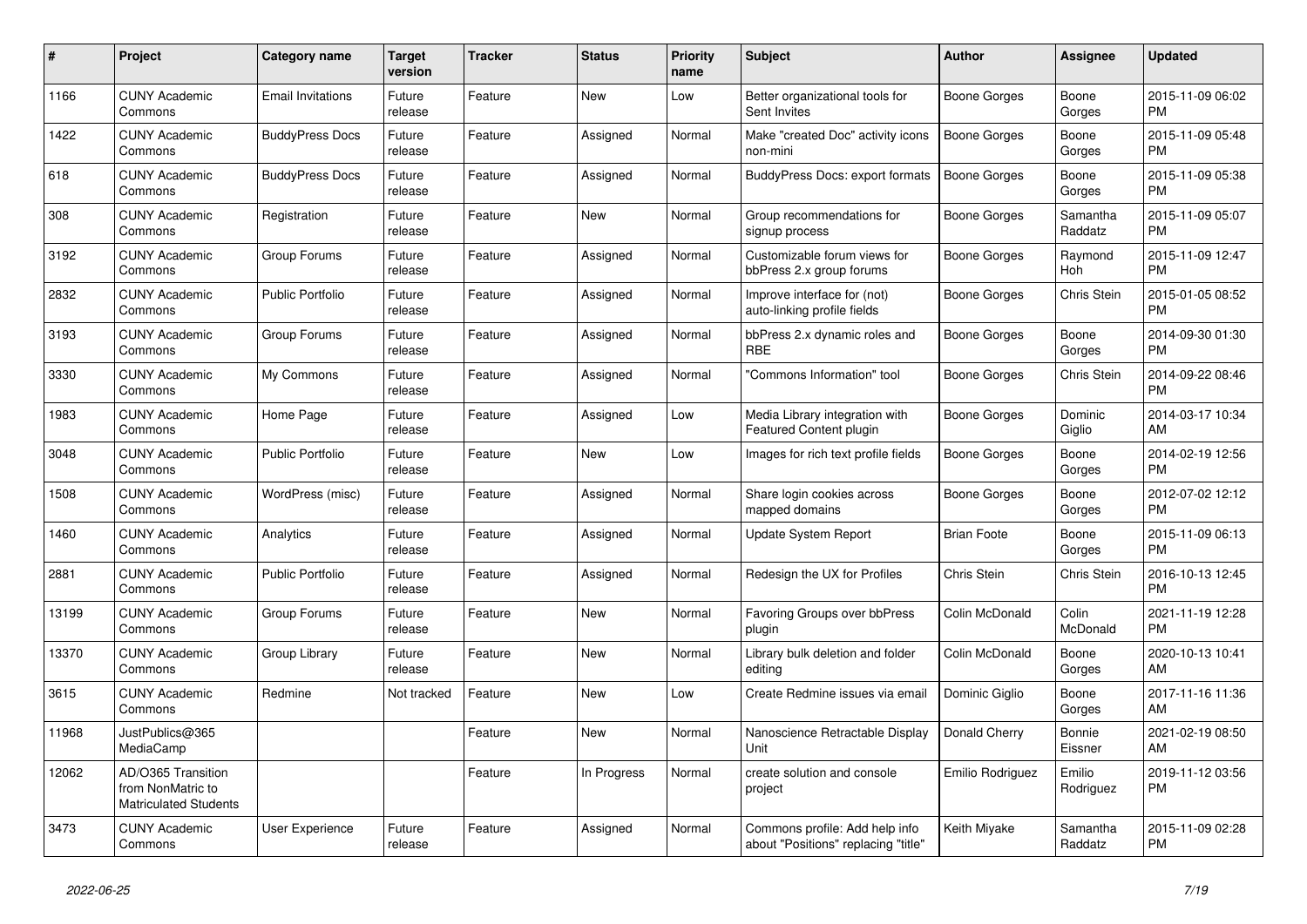| #     | <b>Project</b>                  | <b>Category name</b>      | <b>Target</b><br>version | Tracker | <b>Status</b>        | <b>Priority</b><br>name | <b>Subject</b>                                                                             | <b>Author</b>       | Assignee            | <b>Updated</b>                |
|-------|---------------------------------|---------------------------|--------------------------|---------|----------------------|-------------------------|--------------------------------------------------------------------------------------------|---------------------|---------------------|-------------------------------|
| 15613 | <b>CUNY Academic</b><br>Commons |                           | 2.0.2                    | Feature | Reporter<br>Feedback | Normal                  | Adding "Passster" plugin                                                                   | Laurie Hurson       |                     | 2022-06-14 11:36<br>AM        |
| 12121 | <b>CUNY Academic</b><br>Commons | <b>WordPress Plugins</b>  | 2.0.2                    | Feature | Reporter<br>Feedback | Normal                  | Embedding H5P Iframes on<br>Commons Site                                                   | Laurie Hurson       | Boone<br>Gorges     | 2022-06-14 11:36<br>AM        |
| 14787 | <b>CUNY Academic</b><br>Commons | <b>Plugin Packages</b>    | Future<br>release        | Feature | New                  | Normal                  | Creating a "Design" plugin<br>package                                                      | Laurie Hurson       | scott voth          | 2022-04-27 04:56<br><b>PM</b> |
| 15923 | <b>CUNY Academic</b><br>Commons |                           | Not tracked              | Feature | Reporter<br>Feedback | Normal                  | <b>Bellows Plugin Adjustments</b>                                                          | Laurie Hurson       |                     | 2022-04-20 10:10<br>AM        |
| 13650 | <b>CUNY Academic</b><br>Commons | Group Library             | Future<br>release        | Feature | New                  | Normal                  | Forum Attachments in Group<br>Library                                                      | Laurie Hurson       |                     | 2021-11-19 12:30<br><b>PM</b> |
| 12446 | <b>CUNY Academic</b><br>Commons | Groups (misc)             | Future<br>release        | Feature | Reporter<br>Feedback | Normal                  | Toggle default site to group forum<br>posting                                              | Laurie Hurson       | Laurie Hurson       | 2020-03-10 11:57<br>AM        |
| 11789 | <b>CUNY Academic</b><br>Commons | Courses                   | Future<br>release        | Feature | <b>New</b>           | Normal                  | Ability to remove item from<br>Courses list                                                | Laurie Hurson       | Sonja Leix          | 2019-09-24 12:28<br><b>PM</b> |
| 11131 | <b>CUNY Academic</b><br>Commons |                           | Future<br>release        | Feature | Reporter<br>Feedback | Normal                  | Image Annotation Plugins                                                                   | Laurie Hurson       |                     | 2019-02-26 11:33<br>AM        |
| 2610  | <b>CUNY Academic</b><br>Commons | Group Invitations         | Future<br>release        | Feature | Assigned             | Low                     | Request: Custom invitation<br>message to group invites                                     | local admin         | Boone<br>Gorges     | 2015-11-09 06:13<br><b>PM</b> |
| 2325  | <b>CUNY Academic</b><br>Commons | BuddyPress (misc)         | Future<br>release        | Feature | Assigned             | Low                     | Profile should have separate<br>fields for first/last names                                | local admin         | Boone<br>Gorges     | 2015-11-09 06:09<br><b>PM</b> |
| 8835  | <b>CUNY Academic</b><br>Commons | <b>Blogs (BuddyPress)</b> | Future<br>release        | Feature | <b>New</b>           | Normal                  | Extend cuny.is shortlinks to sites                                                         | <b>Luke Waltzer</b> | Boone<br>Gorges     | 2022-04-26 11:59<br>AM        |
| 9895  | <b>CUNY Academic</b><br>Commons | Onboarding                | Future<br>release        | Feature | Assigned             | Normal                  | Add "Accept Invitation"<br>link/button/function to Group<br>and/or Site invitation emails? | Luke Waltzer        | Boone<br>Gorges     | 2018-06-07 12:42<br><b>PM</b> |
| 6389  | <b>CUNY Academic</b><br>Commons | <b>BuddyPress Docs</b>    | Future<br>release        | Feature | <b>New</b>           | Low                     | Make Discussion Area Visible<br>When Editing a Doc                                         | <b>Luke Waltzer</b> | Boone<br>Gorges     | 2016-10-21 04:16<br><b>PM</b> |
| 6078  | <b>CUNY Academic</b><br>Commons | <b>Blogs (BuddyPress)</b> | Future<br>release        | Feature | <b>New</b>           | Normal                  | <b>Explore Adding Network Blog</b><br>Metadata Plugin                                      | <b>Luke Waltzer</b> | Luke Waltzer        | 2016-10-11 10:29<br><b>PM</b> |
| 5225  | <b>CUNY Academic</b><br>Commons | Registration              | Future<br>release        | Feature | Assigned             | Normal                  | On-boarding Issues                                                                         | Luke Waltzer        | Samantha<br>Raddatz | 2016-02-12 02:58<br><b>PM</b> |
| 8211  | <b>CUNY Academic</b><br>Commons | <b>WordPress Themes</b>   | Future<br>release        | Feature | <b>New</b>           | Normal                  | Theme Suggestions: Material<br>Design-Inspired Themes                                      | Margaret Galvan     | Margaret<br>Galvan  | 2017-08-07 02:48<br><b>PM</b> |
| 7828  | <b>CUNY Academic</b><br>Commons |                           | Not tracked              | Feature | Assigned             | Normal                  | Theme Assessment 2017                                                                      | Margaret Galvan     | Margaret<br>Galvan  | 2017-05-02 10:41<br><b>PM</b> |
| 13912 | <b>CUNY Academic</b><br>Commons |                           | Not tracked              | Feature | Hold                 | Low                     | posting "missed schedule"                                                                  | Marilyn Weber       |                     | 2021-02-23 10:46<br>AM        |
| 5050  | <b>CUNY Academic</b><br>Commons | Social Paper              | Future<br>release        | Feature | <b>New</b>           | Low                     | Making comments visible in SP<br>editing mode (SP suggestion #1)                           | Marilyn Weber       | Samantha<br>Raddatz | 2019-09-17 11:10<br><b>PM</b> |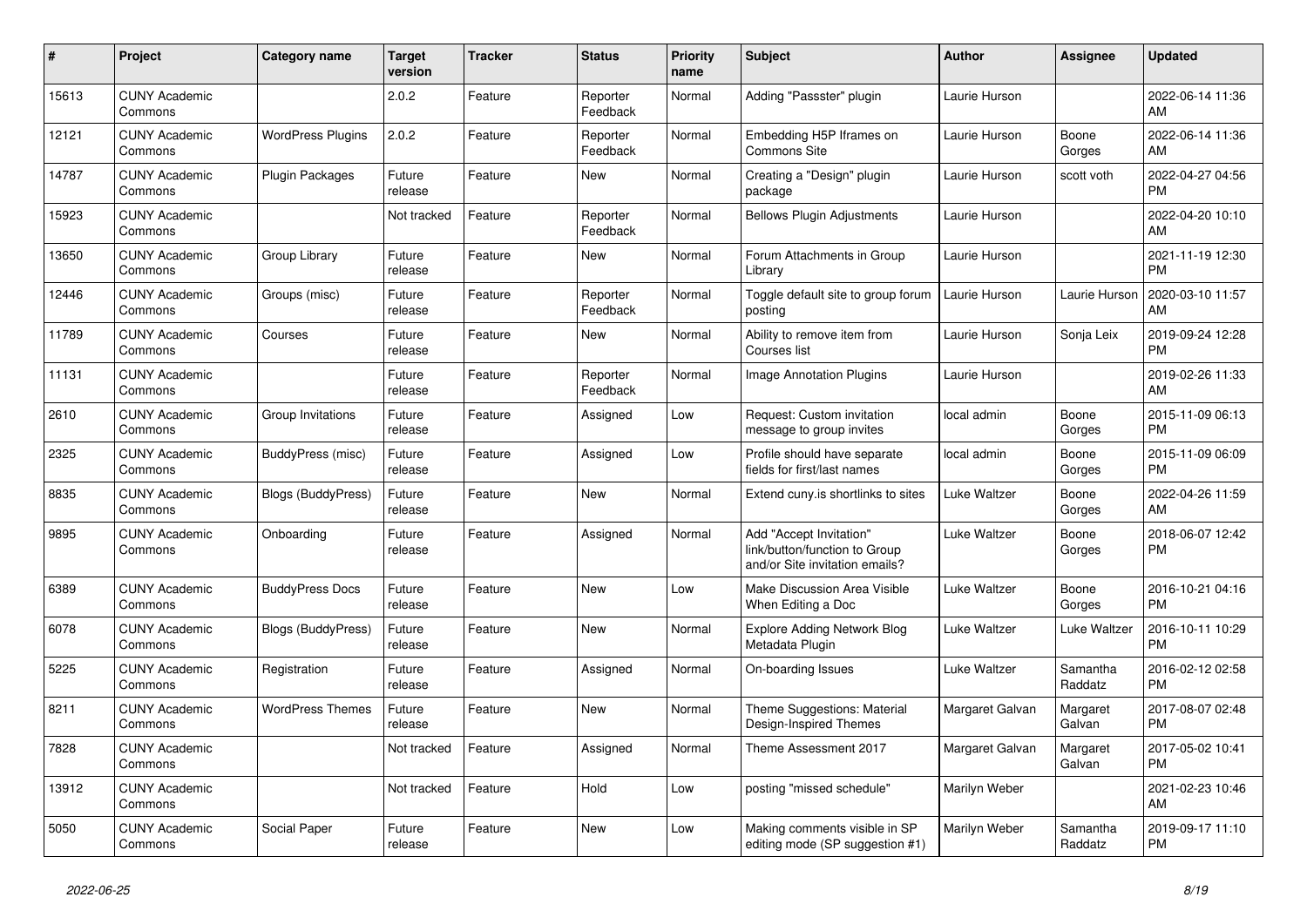| #     | Project                         | <b>Category name</b>       | Target<br>version | <b>Tracker</b> | <b>Status</b>        | <b>Priority</b><br>name | <b>Subject</b>                                                                                                                                        | <b>Author</b>      | <b>Assignee</b>       | <b>Updated</b>                |
|-------|---------------------------------|----------------------------|-------------------|----------------|----------------------|-------------------------|-------------------------------------------------------------------------------------------------------------------------------------------------------|--------------------|-----------------------|-------------------------------|
| 5992  | <b>CUNY Academic</b><br>Commons | <b>Email Notifications</b> | Future<br>release | Feature        | <b>New</b>           | Normal                  | Changing the From line of<br>autogenerated blog emails                                                                                                | Marilyn Weber      |                       | 2018-09-27 05:19<br><b>PM</b> |
| 5199  | <b>CUNY Academic</b><br>Commons | Social Paper               | Future<br>release | Feature        | <b>New</b>           | Normal                  | add tables to the SP editor                                                                                                                           | Marilyn Weber      |                       | 2016-10-24 11:27<br>AM        |
| 5053  | <b>CUNY Academic</b><br>Commons | Social Paper               | Future<br>release | Feature        | New                  | Low                     | Scrollable menu to add readers<br>(SP suggestion #4)                                                                                                  | Marilyn Weber      | Samantha<br>Raddatz   | 2016-04-21 05:21<br><b>PM</b> |
| 5397  | <b>CUNY Academic</b><br>Commons | Social Paper               | Future<br>release | Feature        | New                  | Normal                  | frustrating to have to<br>enable/disable in SP                                                                                                        | Marilyn Weber      | Samantha<br>Raddatz   | 2016-04-20 03:39<br><b>PM</b> |
| 5205  | <b>CUNY Academic</b><br>Commons | Social Paper               | Future<br>release | Feature        | <b>New</b>           | Normal                  | Social Paper folders                                                                                                                                  | Marilyn Weber      |                       | 2016-02-11 10:24<br><b>PM</b> |
| 5058  | <b>CUNY Academic</b><br>Commons | Social Paper               | Future<br>release | Feature        | <b>New</b>           | Low                     | Can there be a clearer signal that<br>even when comments have<br>already been made you add<br>comments by clicking on the side?<br>(SP suggestion #5) | Marilyn Weber      | Samantha<br>Raddatz   | 2016-02-11 10:24<br><b>PM</b> |
| 5052  | <b>CUNY Academic</b><br>Commons | Social Paper               | Future<br>release | Feature        | <b>New</b>           | Low                     | Sentence by sentence or line by<br>line comments (SP suggestion #3)                                                                                   | Marilyn Weber      | Boone<br>Gorges       | 2016-02-11 10:24<br><b>PM</b> |
| 2571  | <b>NYCDH Community</b><br>Site  |                            |                   | Feature        | Assigned             | Normal                  | Add Google custom search box to  <br>homepage                                                                                                         | <b>Mark Newton</b> | Raymond<br>Hoh        | 2013-05-18 07:49<br><b>PM</b> |
| 2574  | <b>NYCDH Community</b><br>Site  |                            |                   | Feature        | Assigned             | Normal                  | Add Way to Upload Files to<br>Groups                                                                                                                  | Mark Newton        | Raymond<br><b>Hoh</b> | 2013-05-18 07:46<br><b>PM</b> |
| 2573  | <b>NYCDH Community</b><br>Site  |                            |                   | Feature        | Reporter<br>Feedback | Normal                  | Add dh nyc twitter list feed to site                                                                                                                  | <b>Mark Newton</b> | Matt Gold             | 2013-05-16 11:42<br><b>PM</b> |
| 2577  | <b>NYCDH Community</b><br>Site  |                            |                   | Feature        | Assigned             | Low                     | Investigate Potential to Add Links<br>to the Forum                                                                                                    | Mark Newton        | Alex Gil              | 2013-05-16 09:40<br><b>PM</b> |
| 15604 | <b>CUNY Academic</b><br>Commons | <b>Email Notifications</b> | Future<br>release | Feature        | Assigned             | Normal                  | Restructure Commons Group<br>Digest Email Messages                                                                                                    | Matt Gold          | Boone<br>Gorges       | 2022-05-26 10:45<br>AM        |
| 8900  | <b>CUNY Academic</b><br>Commons | Accessibility              | Future<br>release | Feature        | Assigned             | Normal                  | Look into tools to enforce<br>accessibility in WP environment                                                                                         | <b>Matt Gold</b>   | Boone<br>Gorges       | 2022-04-26 11:59<br>AM        |
| 8901  | <b>CUNY Academic</b><br>Commons | Accessibility              | Future<br>release | Feature        | Assigned             | Normal                  | Theme analysis for accessibility                                                                                                                      | <b>Matt Gold</b>   | Boone<br>Gorges       | 2022-04-26 11:59<br>AM        |
| 7115  | <b>CUNY Academic</b><br>Commons | Groups (misc)              | Future<br>release | Feature        | Reporter<br>Feedback | Normal                  | make licensing info clear during<br>group creation                                                                                                    | <b>Matt Gold</b>   | Raymond<br>Hoh        | 2020-12-08 11:32<br>AM        |
| 5581  | <b>CUNY Academic</b><br>Commons | Analytics                  | Future<br>release | Feature        | Assigned             | Normal                  | Explore alternatives to Google<br>Analytics                                                                                                           | Matt Gold          | Valerie<br>Townsend   | 2020-04-17 03:12<br><b>PM</b> |
| 8836  | <b>CUNY Academic</b><br>Commons | <b>Blogs (BuddyPress)</b>  | Future<br>release | Feature        | Assigned             | Normal                  | Redesign site launch process                                                                                                                          | Matt Gold          | Boone<br>Gorges       | 2019-10-03 02:49<br><b>PM</b> |
| 1544  | <b>CUNY Academic</b><br>Commons | Groups (misc)              | Future<br>release | Feature        | Reporter<br>Feedback | Normal                  | Group Filtering and Sorting                                                                                                                           | Matt Gold          | Chris Stein           | 2019-03-01 02:25<br><b>PM</b> |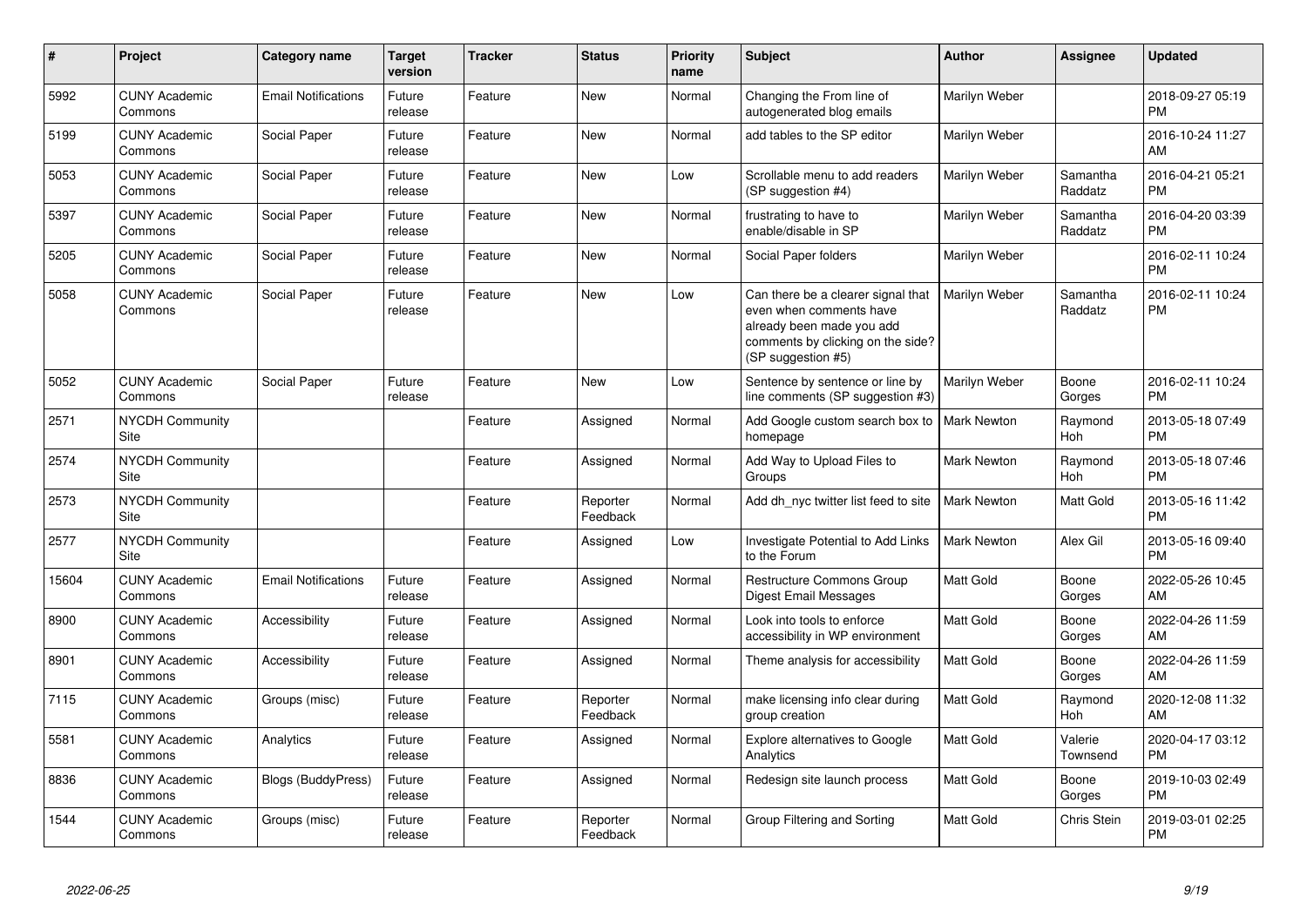| $\pmb{\#}$ | <b>Project</b>                  | Category name            | <b>Target</b><br>version | <b>Tracker</b> | <b>Status</b>        | <b>Priority</b><br>name | <b>Subject</b>                                                                        | <b>Author</b>    | <b>Assignee</b>       | <b>Updated</b>                |
|------------|---------------------------------|--------------------------|--------------------------|----------------|----------------------|-------------------------|---------------------------------------------------------------------------------------|------------------|-----------------------|-------------------------------|
| 5016       | <b>CUNY Academic</b><br>Commons | Events                   | Future<br>release        | Feature        | Assigned             | Low                     | Allow comments to be posted on<br>events                                              | <b>Matt Gold</b> | Raymond<br><b>Hoh</b> | 2019-03-01 02:23<br><b>PM</b> |
| 10659      | <b>CUNY Academic</b><br>Commons | Group Forums             | Future<br>release        | Feature        | Assigned             | Normal                  | Post to multiple groups via email                                                     | <b>Matt Gold</b> | Raymond<br>Hoh        | 2018-11-15 12:54<br>AM        |
| 9028       | <b>CUNY Academic</b><br>Commons | Onboarding               | Future<br>release        | Feature        | Assigned             | Normal                  | suggest groups to new members<br>during the registration process                      | <b>Matt Gold</b> | Chris Stein           | 2018-10-24 12:34<br><b>PM</b> |
| 9947       | <b>CUNY Academic</b><br>Commons | <b>WordPress Plugins</b> | Future<br>release        | Feature        | Reporter<br>Feedback | Normal                  | Install H5P quiz plugin                                                               | <b>Matt Gold</b> | Boone<br>Gorges       | 2018-09-11 11:01<br>AM        |
| 3768       | <b>CUNY Academic</b><br>Commons | <b>Public Portfolio</b>  | Future<br>release        | Feature        | Assigned             | Normal                  | Institutions/Past positions on<br>public portfolios                                   | Matt Gold        | Boone<br>Gorges       | 2018-04-23 10:44<br>AM        |
| 8976       | <b>CUNY Academic</b><br>Commons | Reply By Email           | Not tracked              | Feature        | Assigned             | Normal                  | Package RBE new topics<br>posting?                                                    | Matt Gold        | Raymond<br>Hoh        | 2017-12-04 02:34<br><b>PM</b> |
| 8898       | <b>CUNY Academic</b><br>Commons | Social Paper             | Not tracked              | Feature        | Assigned             | Normal                  | Usage data on docs and social<br>paper                                                | <b>Matt Gold</b> | <b>Matt Gold</b>      | 2017-11-16 11:32<br>AM        |
| 8837       | <b>CUNY Academic</b><br>Commons |                          | Not tracked              | Feature        | Assigned             | Normal                  | Create a form to request info from<br>people requesting premium<br>themes and plugins | <b>Matt Gold</b> | Marilyn<br>Weber      | 2017-11-14 03:35<br><b>PM</b> |
| 8902       | <b>CUNY Academic</b><br>Commons | Design                   | Not tracked              | Feature        | Assigned             | Normal                  | Report back on research on<br><b>BuddyPress themes</b>                                | <b>Matt Gold</b> | Michael Smith         | 2017-11-10 12:31<br><b>PM</b> |
| 8756       | <b>CUNY Academic</b><br>Commons | Group Blogs              | Future<br>release        | Feature        | Hold                 | Normal                  | Connect multiple blogs to one<br>group?                                               | <b>Matt Gold</b> | Boone<br>Gorges       | 2017-09-30 10:42<br>AM        |
| 5316       | <b>CUNY Academic</b><br>Commons | User Experience          | Future<br>release        | Feature        | Assigned             | Normal                  | Prompt user email address<br>updates                                                  | Matt Gold        | Stephen Real          | 2016-12-21 03:30<br><b>PM</b> |
| 4980       | <b>CUNY Academic</b><br>Commons | Home Page                | Future<br>release        | Feature        | Assigned             | Normal                  | <b>CAC Featured Content -- Adding</b><br>Randomization                                | <b>Matt Gold</b> | Boone<br>Gorges       | 2016-12-12 03:01<br><b>PM</b> |
| 6426       | <b>CUNY Academic</b><br>Commons | Spam/Spam<br>Prevention  | Future<br>release        | Feature        | Assigned             | Normal                  | Force captcha on all comments?                                                        | Matt Gold        | <b>Tahir Butt</b>     | 2016-10-24 02:06<br><b>PM</b> |
| 3090       | <b>CUNY Academic</b><br>Commons | Twitter page             | Future<br>release        | Feature        | Assigned             | Normal                  | Prevent Retweets from showing<br>up on Commons twitter page                           | <b>Matt Gold</b> | <b>Tahir Butt</b>     | 2016-10-24 11:31<br>AM        |
| 5696       | <b>CUNY Academic</b><br>Commons | Events                   | Future<br>release        | Feature        | Assigned             | Normal                  | Events Calendar - display options<br>calendar aggregation /                           | <b>Matt Gold</b> | Boone<br>Gorges       | 2016-10-13 11:44<br>AM        |
| 6115       | <b>CUNY Academic</b><br>Commons | Publicity                | Not tracked              | Feature        | Assigned             | Normal                  | create digital signage for GC                                                         | Matt Gold        | scott voth            | 2016-10-11 10:09<br><b>PM</b> |
| 5955       | <b>CUNY Academic</b><br>Commons | Outreach                 | Future<br>release        | Feature        | Assigned             | Normal                  | Create auto-newsletter for<br>commons members                                         | <b>Matt Gold</b> | Luke Waltzer          | 2016-08-30 10:34<br>AM        |
| 3657       | <b>CUNY Academic</b><br>Commons | WordPress (misc)         | Not tracked              | Feature        | <b>New</b>           | Normal                  | Create alert for GC email<br>addresses                                                | <b>Matt Gold</b> | <b>Matt Gold</b>      | 2016-04-14 11:29<br><b>PM</b> |
| 1105       | <b>CUNY Academic</b><br>Commons | WordPress (misc)         | Future<br>release        | Feature        | Assigned             | Normal                  | Rephrase Blog Privacy Options                                                         | <b>Matt Gold</b> | Samantha<br>Raddatz   | 2015-11-09 06:19<br><b>PM</b> |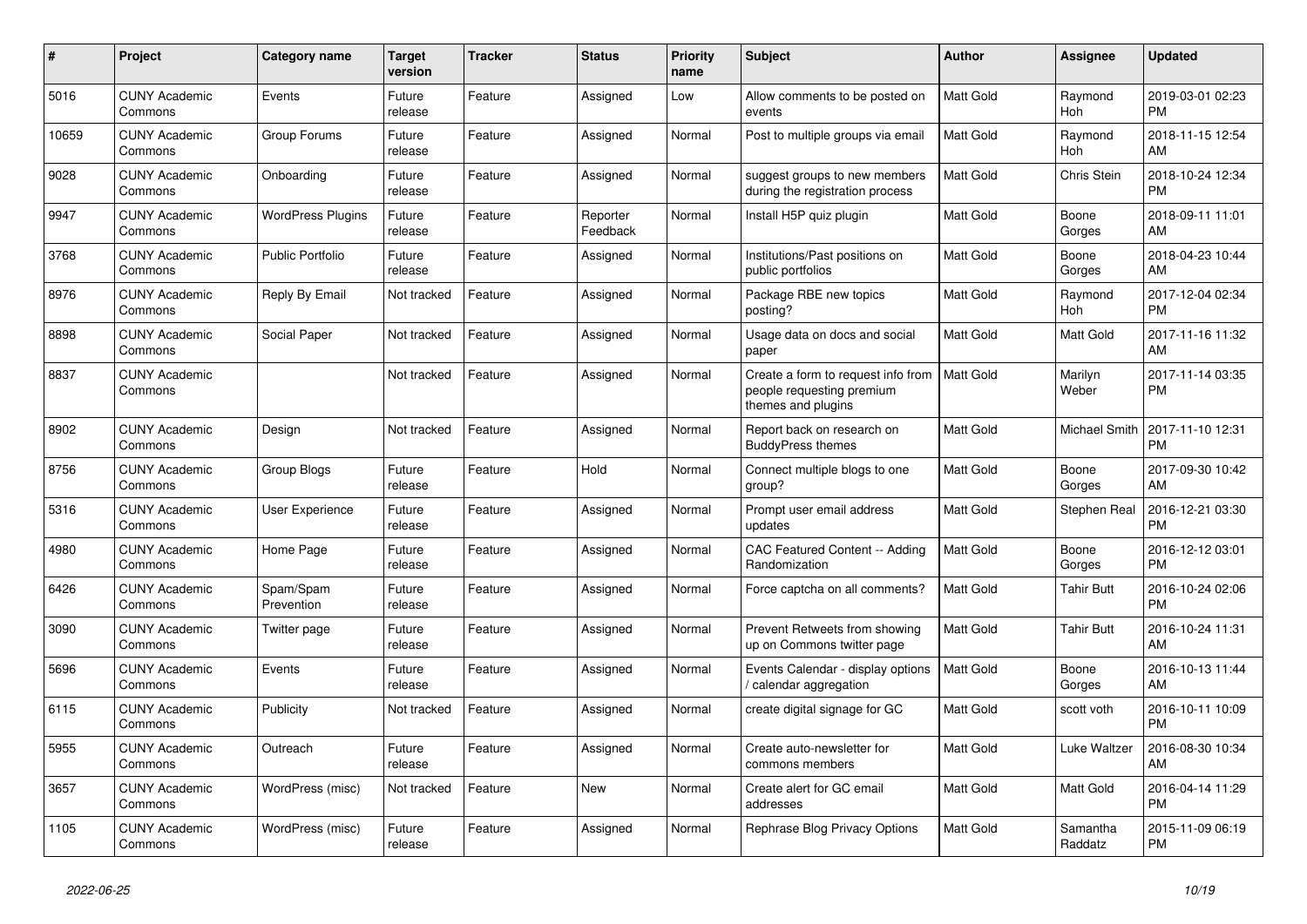| $\#$ | <b>Project</b>                  | Category name              | <b>Target</b><br>version | <b>Tracker</b> | <b>Status</b>        | <b>Priority</b><br>name | <b>Subject</b>                                                                       | Author           | Assignee              | <b>Updated</b>                |
|------|---------------------------------|----------------------------|--------------------------|----------------|----------------------|-------------------------|--------------------------------------------------------------------------------------|------------------|-----------------------|-------------------------------|
| 554  | <b>CUNY Academic</b><br>Commons | BuddyPress (misc)          | Future<br>release        | Feature        | Assigned             | Normal                  | Add Trackback notifications to<br>site-wide activity feed                            | <b>Matt Gold</b> | Boone<br>Gorges       | 2015-11-09 06:19<br><b>PM</b> |
| 365  | <b>CUNY Academic</b><br>Commons | WordPress (misc)           | Future<br>release        | Feature        | Assigned             | Normal                  | <b>Create Mouseover Tooltips</b><br>throughout Site                                  | <b>Matt Gold</b> | Chris Stein           | 2015-11-09 06:18<br><b>PM</b> |
| 497  | <b>CUNY Academic</b><br>Commons | <b>WordPress Plugins</b>   | Future<br>release        | Feature        | Assigned             | Normal                  | Drag and Drop Ordering on<br><b>Gallery Post Plugin</b>                              | <b>Matt Gold</b> | Ron Rennick           | 2015-11-09 06:18<br><b>PM</b> |
| 287  | <b>CUNY Academic</b><br>Commons | WordPress (misc)           | Future<br>release        | Feature        | Assigned             | Normal                  | Create troubleshooting tool for<br>account sign-up                                   | Matt Gold        | Boone<br>Gorges       | 2015-11-09 06:17<br><b>PM</b> |
| 2523 | <b>CUNY Academic</b><br>Commons | <b>BuddyPress Docs</b>     | Future<br>release        | Feature        | Assigned             | Normal                  | Allow Users to Upload Images to<br><b>BP</b> Docs                                    | <b>Matt Gold</b> | Boone<br>Gorges       | 2015-11-09 06:14<br><b>PM</b> |
| 2013 | <b>CUNY Academic</b><br>Commons | <b>Public Portfolio</b>    | Future<br>release        | Feature        | Assigned             | Low                     | Have Profile Privacy Options<br>show up only for filled-in fields                    | <b>Matt Gold</b> | Boone<br>Gorges       | 2015-11-09 06:09<br><b>PM</b> |
| 333  | <b>CUNY Academic</b><br>Commons | <b>Email Notifications</b> | Future<br>release        | Feature        | Assigned             | Low                     | <b>Delay Forum Notification Email</b><br>Delivery Until After Editing Period<br>Ends | <b>Matt Gold</b> | Raymond<br>Hoh        | 2015-11-09 06:01<br><b>PM</b> |
| 1456 | <b>CUNY Academic</b><br>Commons | Group Invitations          | Future<br>release        | Feature        | Reporter<br>Feedback | Low                     | Invite to Group Button from Profile<br>Field                                         | <b>Matt Gold</b> | Samantha<br>Raddatz   | 2015-11-09 05:59<br><b>PM</b> |
| 1192 | <b>CUNY Academic</b><br>Commons | <b>Group Files</b>         | Future<br>release        | Feature        | Assigned             | Low                     | When posting group files, allow<br>users to add a category without<br>saving         | <b>Matt Gold</b> | Raymond<br>Hoh        | 2015-11-09 05:53<br><b>PM</b> |
| 653  | <b>CUNY Academic</b><br>Commons | Group Blogs                | Future<br>release        | Feature        | Assigned             | Normal                  | Redesign Integration of Groups<br>and Blogs                                          | <b>Matt Gold</b> | Samantha<br>Raddatz   | 2015-11-09 05:40<br><b>PM</b> |
| 310  | <b>CUNY Academic</b><br>Commons | BuddyPress (misc)          | Future<br>release        | Feature        | Assigned             | Low                     | <b>Friend Request Email</b>                                                          | <b>Matt Gold</b> | Samantha<br>Raddatz   | 2015-11-09 05:08<br><b>PM</b> |
| 3517 | <b>CUNY Academic</b><br>Commons | My Commons                 | Future<br>release        | Feature        | Assigned             | Normal                  | Mute/Unmute My Commons<br>updates                                                    | <b>Matt Gold</b> | Raymond<br>Hoh        | 2015-11-09 01:19<br><b>PM</b> |
| 4238 | <b>CUNY Academic</b><br>Commons | Events                     | Future<br>release        | Feature        | Assigned             | Normal                  | Copy Events to Other Groups?                                                         | <b>Matt Gold</b> | Boone<br>Gorges       | 2015-07-02 10:08<br>AM        |
| 4053 | <b>CUNY Academic</b><br>Commons | Events                     | Future<br>release        | Feature        | Assigned             | Normal                  | Create new tab for past events                                                       | Matt Gold        | Boone<br>Gorges       | 2015-05-12 02:10<br><b>PM</b> |
| 3536 | <b>CUNY Academic</b><br>Commons | My Commons                 | Future<br>release        | Feature        | Assigned             | Normal                  | Infinite Scroll on My Commons<br>page                                                | <b>Matt Gold</b> | Raymond<br><b>Hoh</b> | 2015-04-13 04:42<br><b>PM</b> |
| 3662 | <b>CUNY Academic</b><br>Commons | <b>SEO</b>                 | Future<br>release        | Feature        | Assigned             | Normal                  | Duplicate Content/SEO/Google<br>issues                                               | Matt Gold        | Raymond<br>Hoh        | 2015-04-13 04:37<br><b>PM</b> |
| 370  | <b>CUNY Academic</b><br>Commons | Registration               | Future<br>release        | Feature        | Assigned             | High                    | <b>Guest Accounts</b>                                                                | <b>Matt Gold</b> | Matt Gold             | 2015-04-09 09:33<br><b>PM</b> |
| 3770 | <b>CUNY Academic</b><br>Commons | <b>Public Portfolio</b>    | Future<br>release        | Feature        | Assigned             | Normal                  | Improve Layout/Formatting of<br>Positions Area on Public<br>Portfolios               | <b>Matt Gold</b> | Chris Stein           | 2015-04-01 09:17<br><b>PM</b> |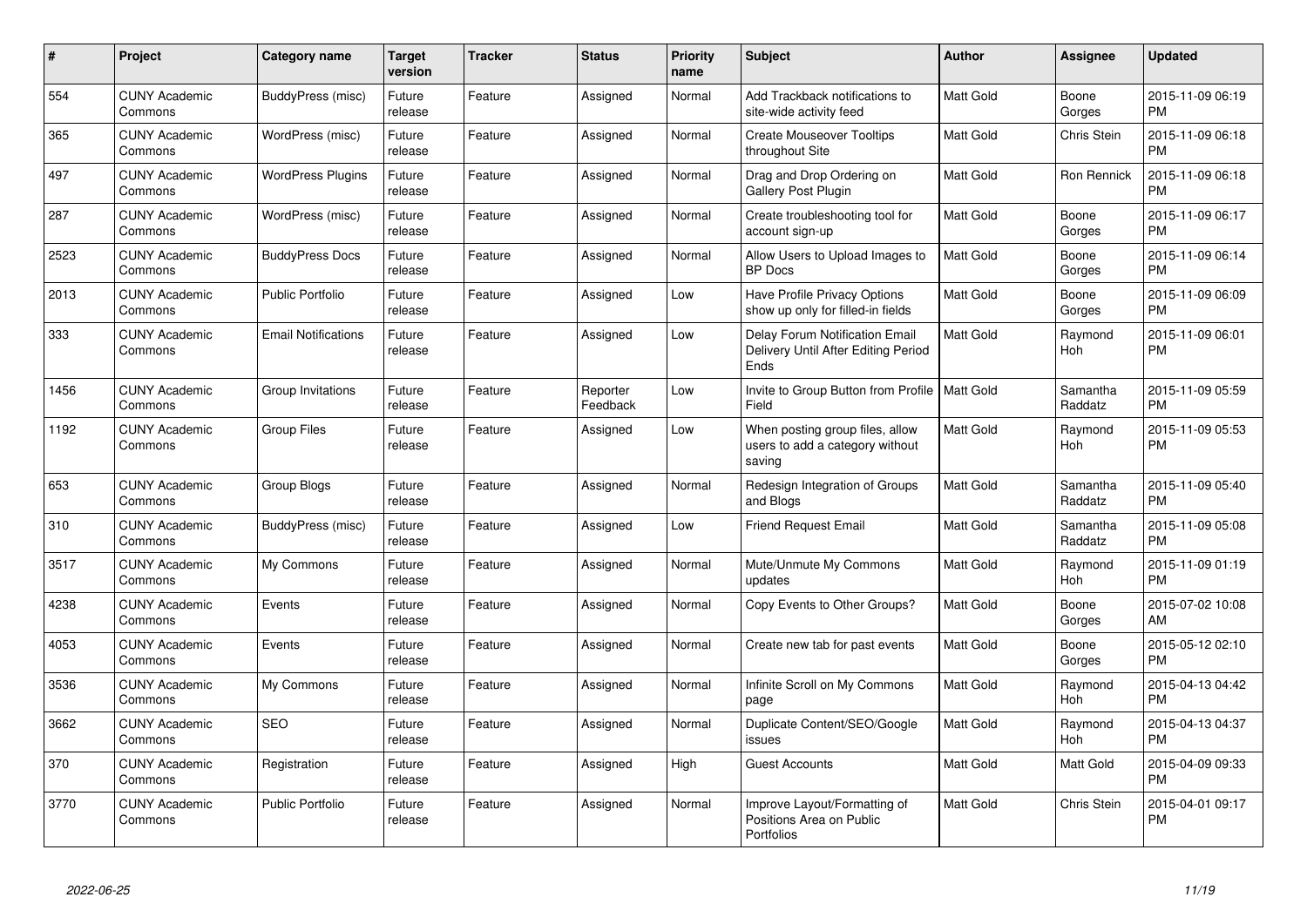| #    | Project                         | <b>Category name</b>     | <b>Target</b><br>version | <b>Tracker</b> | <b>Status</b> | <b>Priority</b><br>name | <b>Subject</b>                                                        | <b>Author</b>     | <b>Assignee</b>     | <b>Updated</b>                |
|------|---------------------------------|--------------------------|--------------------------|----------------|---------------|-------------------------|-----------------------------------------------------------------------|-------------------|---------------------|-------------------------------|
| 3308 | <b>CUNY Academic</b><br>Commons | Group Invitations        | Future<br>release        | Feature        | Assigned      | Normal                  | Allow members to rescind group<br>invitations                         | Matt Gold         | Boone<br>Gorges     | 2015-04-01 08:53<br><b>PM</b> |
| 3759 | <b>CUNY Academic</b><br>Commons | WordPress (misc)         | Future<br>release        | Feature        | Assigned      | Normal                  | Review Interface for Adding Users   Matt Gold<br>to Blogs             |                   | Boone<br>Gorges     | 2015-03-24 05:52<br><b>PM</b> |
| 3042 | <b>CUNY Academic</b><br>Commons | <b>Public Portfolio</b>  | Future<br>release        | Feature        | Assigned      | Normal                  | Browsing member interests                                             | <b>Matt Gold</b>  | Boone<br>Gorges     | 2015-03-21 09:04<br><b>PM</b> |
| 364  | <b>CUNY Academic</b><br>Commons | <b>WordPress Plugins</b> | Future<br>release        | Feature        | New           | Normal                  | <b>Bulletin Board</b>                                                 | Matt Gold         |                     | 2015-01-05 08:50<br><b>PM</b> |
| 1562 | <b>CUNY Academic</b><br>Commons | <b>WordPress Plugins</b> | Future<br>release        | Feature        | Assigned      | Low                     | Play with NYT Collaborative<br><b>Authoring Tool</b>                  | <b>Matt Gold</b>  | Boone<br>Gorges     | 2015-01-05 08:47<br><b>PM</b> |
| 658  | <b>CUNY Academic</b><br>Commons | <b>WordPress Plugins</b> | Future<br>release        | Feature        | Assigned      | Normal                  | Rebulid Sitewide Tag Suggestion                                       | <b>Matt Gold</b>  | Boone<br>Gorges     | 2015-01-05 08:47<br><b>PM</b> |
| 412  | <b>CUNY Academic</b><br>Commons | <b>WordPress Themes</b>  | Future<br>release        | Feature        | Assigned      | Normal                  | <b>Featured Themes</b>                                                | Matt Gold         | Dominic<br>Giglio   | 2015-01-05 08:44<br><b>PM</b> |
| 2223 | <b>CUNY Academic</b><br>Commons | <b>WordPress Plugins</b> | Future<br>release        | Feature        | Assigned      | Low                     | Add Participad to the CUNY<br><b>Academic Commons</b>                 | <b>Matt Gold</b>  | Boone<br>Gorges     | 2014-09-17 10:03<br><b>PM</b> |
| 3354 | <b>CUNY Academic</b><br>Commons | <b>Group Files</b>       | Future<br>release        | Feature        | Assigned      | Low                     | Allow Group Download of Multiple   Matt Gold<br><b>Selected Files</b> |                   | Chris Stein         | 2014-08-01 08:50<br>AM        |
| 3220 | <b>CUNY Academic</b><br>Commons | Public Portfolio         | Future<br>release        | Feature        | Assigned      | Normal                  | Add indent/outdent option to<br>Formatting Buttons on Profile<br>Page | <b>Matt Gold</b>  | Boone<br>Gorges     | 2014-05-21 10:39<br><b>PM</b> |
| 3080 | <b>CUNY Academic</b><br>Commons | <b>Group Files</b>       | Future<br>release        | Feature        | Assigned      | Low                     | Create a system to keep track of<br>file changes                      | Matt Gold         | Boone<br>Gorges     | 2014-02-26 10:04<br><b>PM</b> |
| 940  | <b>CUNY Academic</b><br>Commons | Redmine                  | Future<br>release        | Feature        | Assigned      | Low                     | Communication with users after<br>releases                            | <b>Matt Gold</b>  | Dominic<br>Giglio   | 2012-09-09 04:36<br><b>PM</b> |
| 599  | <b>CUNY Academic</b><br>Commons | BuddyPress (misc)        | Future<br>release        | Feature        | Assigned      | Normal                  | Consider adding rating plugins for<br><b>BuddyPress/BBPress</b>       | <b>Matt Gold</b>  | Boone<br>Gorges     | 2011-08-22 06:50<br><b>PM</b> |
| 635  | <b>CUNY Academic</b><br>Commons | BuddyPress (misc)        | Future<br>release        | Feature        | Assigned      | Normal                  | Big Blue Button -<br>Videoconferencing in Groups and<br>Blogs         | <b>Matt Gold</b>  | Boone<br>Gorges     | 2011-03-14 03:24<br><b>PM</b> |
| 500  | <b>CUNY Academic</b><br>Commons | BuddyPress (misc)        | Future<br>release        | Feature        | Assigned      | Normal                  | <b>Export Group Data</b>                                              | Matt Gold         | Boone<br>Gorges     | 2010-12-19 12:09<br><b>PM</b> |
| 435  | <b>CUNY Academic</b><br>Commons | BuddyPress (misc)        | Future<br>release        | Feature        | Assigned      | Normal                  | Include Avatar Images in Forum<br><b>Post Notification Emails</b>     | <b>Matt Gold</b>  | Boone<br>Gorges     | 2010-12-08 12:40<br><b>PM</b> |
| 377  | <b>CUNY Academic</b><br>Commons | BuddyPress (misc)        | Future<br>release        | Feature        | Assigned      | Normal                  | Like buttons                                                          | Matt Gold         | Boone<br>Gorges     | 2010-11-16 05:13<br><b>PM</b> |
| 481  | <b>CUNY Academic</b><br>Commons | Groups (misc)            | Future<br>release        | Feature        | Assigned      | Normal                  | ability to archive inactive groups<br>and blogs                       | Michael Mandiberg | Samantha<br>Raddatz | 2015-11-09 05:56<br><b>PM</b> |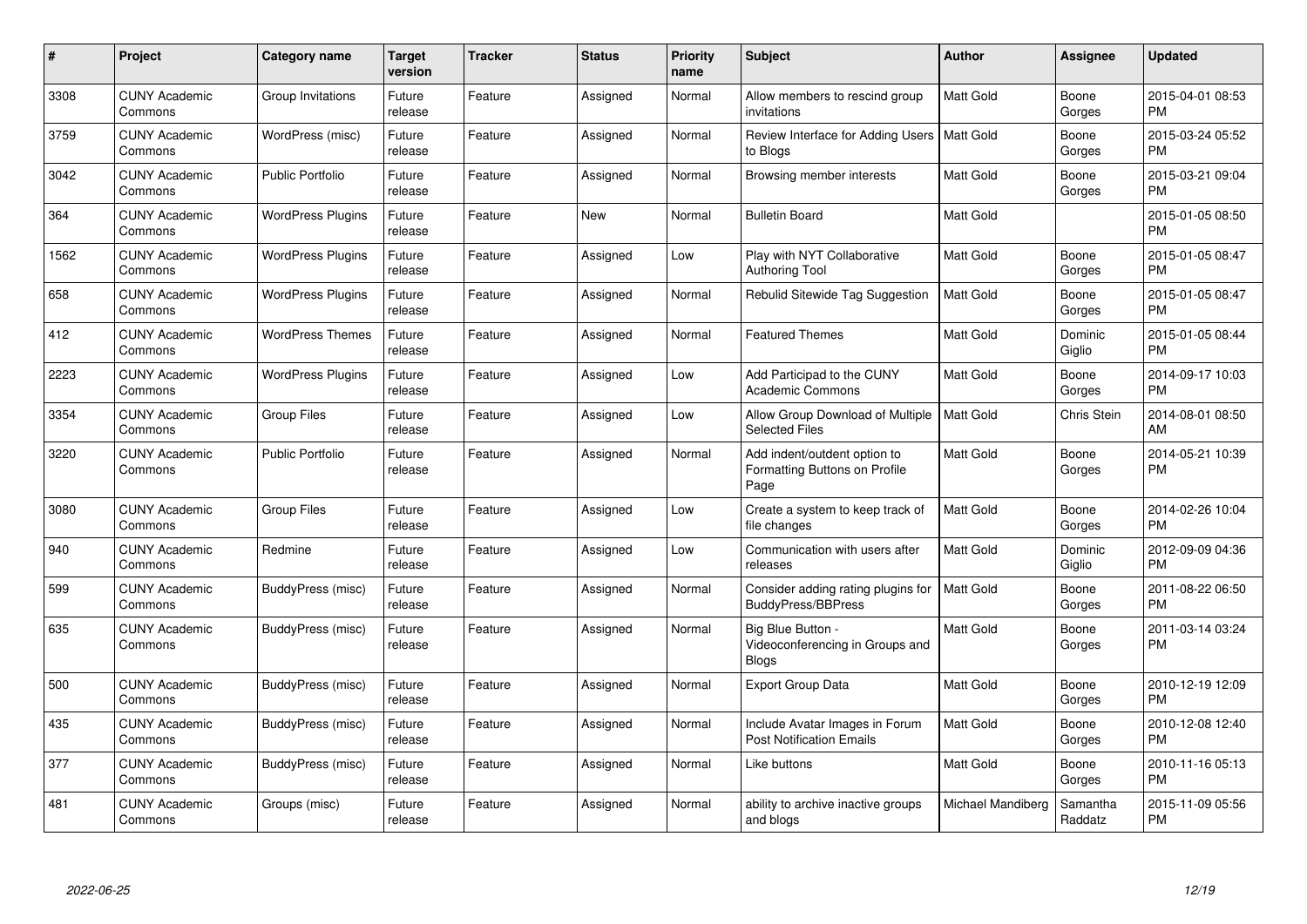| $\#$  | <b>Project</b>                  | <b>Category name</b>     | <b>Target</b><br>version | <b>Tracker</b> | <b>Status</b>        | Priority<br>name | <b>Subject</b>                                                                                                                               | <b>Author</b>           | <b>Assignee</b>     | <b>Updated</b>                |
|-------|---------------------------------|--------------------------|--------------------------|----------------|----------------------|------------------|----------------------------------------------------------------------------------------------------------------------------------------------|-------------------------|---------------------|-------------------------------|
| 9908  | <b>CUNY Academic</b><br>Commons |                          | Not tracked              | Feature        | <b>New</b>           | Normal           | Is it possible to send email<br>updates to users (or an email<br>address not on the list) for only a<br>single page AFTER being<br>prompted? | <b>Michael Shields</b>  | scott voth          | 2018-06-11 01:34<br><b>PM</b> |
| 3458  | <b>CUNY Academic</b><br>Commons | Groups (misc)            | Future<br>release        | Feature        | Assigned             | Normal           | Filter Members of Group by<br>Campus                                                                                                         | Michael Smith           | Samantha<br>Raddatz | 2014-09-26 08:32<br><b>PM</b> |
| 2754  | <b>CUNY Academic</b><br>Commons | Design                   | Future<br>release        | Feature        | Assigned             | Normal           | Determine strategy for CAC logo<br>handling in top header                                                                                    | Micki Kaufman           | Chris Stein         | 2015-01-05 08:53<br><b>PM</b> |
| 2753  | <b>CUNY Academic</b><br>Commons | Public Portfolio         | Future<br>release        | Feature        | <b>New</b>           | Normal           | Create actual actual tagification in<br>academic interests and other<br>fields                                                               | Micki Kaufman           | Boone<br>Gorges     | 2015-01-05 08:52<br><b>PM</b> |
| 3475  | <b>CUNY Academic</b><br>Commons | Events                   | Future<br>release        | Feature        | Assigned             | Normal           | Request to add plugin to<br>streamline room<br>booking/appointment booking                                                                   | Naomi Barrettara        | Boone<br>Gorges     | 2014-12-01 05:14<br><b>PM</b> |
| 16290 | <b>CUNY Academic</b><br>Commons |                          |                          | Feature        | Reporter<br>Feedback | Normal           | Add Table Of Contents Block<br>plug-in                                                                                                       | Raffi<br>Khatchadourian |                     | 2022-06-24 10:26<br>AM        |
| 11077 | <b>CUNY Academic</b><br>Commons | Events                   | Not tracked              | Feature        | Reporter<br>Feedback | Normal           | Show event category description<br>in event list view                                                                                        | Raffi<br>Khatchadourian |                     | 2019-02-12 10:38<br><b>PM</b> |
| 9420  | <b>CUNY Academic</b><br>Commons | cuny.is                  | Not tracked              | Feature        | <b>New</b>           | Normal           | Request for http://cuny.is/streams                                                                                                           | Raffi<br>Khatchadourian | Marilyn<br>Weber    | 2018-04-02 10:08<br>AM        |
| 8498  | <b>CUNY Academic</b><br>Commons | <b>WordPress Plugins</b> | Future<br>release        | Feature        | <b>New</b>           | Low              | <b>Gravity Forms Email Users</b>                                                                                                             | Raffi<br>Khatchadourian | Matt Gold           | 2017-10-13 12:58<br><b>PM</b> |
| 58    | <b>CUNY Academic</b><br>Commons | BuddyPress (misc)        | Future<br>release        | Feature        | Assigned             | Low              | Make member search sortable by<br>last name                                                                                                  | Roberta Brody           | Boone<br>Gorges     | 2010-08-26 02:38<br><b>PM</b> |
| 1888  | <b>CUNY Academic</b><br>Commons | Home Page                | Future<br>release        | Feature        | Assigned             | Normal           | Refactor BP MPO Activity Filter to<br>support proper pagination                                                                              | Sarah Morgano           | Boone<br>Gorges     | 2014-05-01 07:11<br><b>PM</b> |
| 585   | <b>CUNY Academic</b><br>Commons | Group Forums             | Future<br>release        | Feature        | Assigned             | Normal           | Merge Forum Topics                                                                                                                           | Sarah Morgano           | Boone<br>Gorges     | 2011-07-06 04:11<br><b>PM</b> |
| 10226 | <b>CUNY Academic</b><br>Commons | Courses                  | Future<br>release        | Feature        | <b>New</b>           | Normal           | Add "My Courses" to drop down<br>list                                                                                                        | scott voth              | Boone<br>Gorges     | 2021-11-19 12:42<br><b>PM</b> |
| 14394 | <b>CUNY Academic</b><br>Commons |                          | Not tracked              | Feature        | <b>New</b>           | Normal           | Commons News Site - redesign                                                                                                                 | scott voth              | scott voth          | 2021-09-14 10:46<br>AM        |
| 10354 | <b>CUNY Academic</b><br>Commons | <b>Public Portfolio</b>  | Future<br>release        | Feature        | <b>New</b>           | Normal           | Opt out of Having a Profile Page                                                                                                             | scott voth              | Chris Stein         | 2020-05-12 10:43<br>AM        |
| 11860 | <b>CUNY Academic</b><br>Commons | Registration             | Future<br>release        | Feature        | <b>New</b>           | Normal           | <b>Ensure Students Are Aware They</b><br>Can Use Aliases At Registration                                                                     | scott voth              |                     | 2019-09-24 08:46<br>AM        |
| 11531 | <b>CUNY Academic</b><br>Commons | Events                   | Future<br>release        | Feature        | <b>New</b>           | Normal           | Main Events calendar should<br>include non-public events that<br>user has access to                                                          | scott voth              | Boone<br>Gorges     | 2019-06-11 10:00<br>AM        |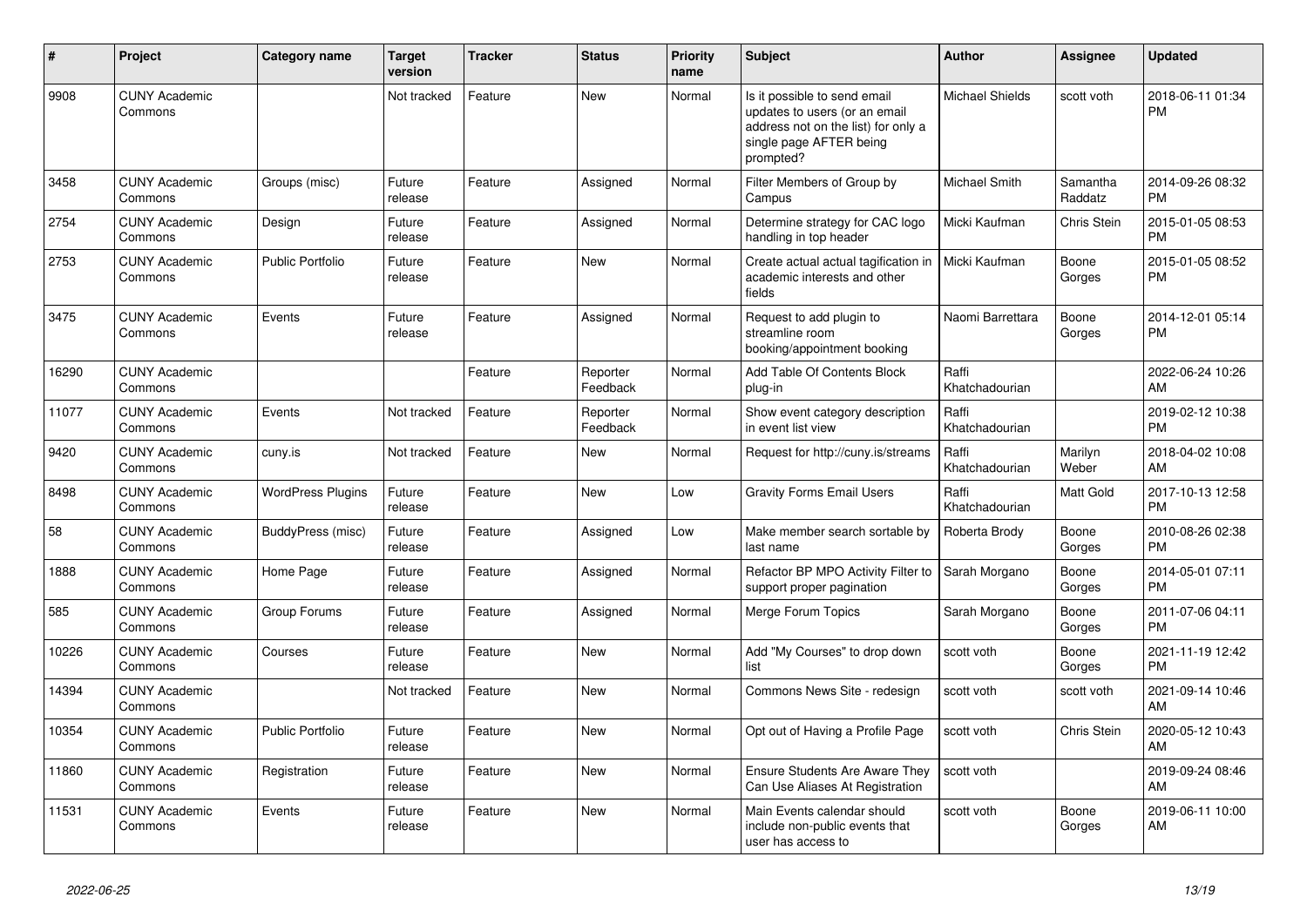| #     | Project                         | <b>Category name</b>     | <b>Target</b><br>version | <b>Tracker</b> | <b>Status</b>                       | <b>Priority</b><br>name | <b>Subject</b>                                                     | <b>Author</b>           | Assignee              | <b>Updated</b>                |
|-------|---------------------------------|--------------------------|--------------------------|----------------|-------------------------------------|-------------------------|--------------------------------------------------------------------|-------------------------|-----------------------|-------------------------------|
| 519   | <b>CUNY Academic</b><br>Commons | <b>BuddyPress Docs</b>   | Future<br>release        | Feature        | Assigned                            | Low                     | TOC for individual docs - for new<br>BP "wiki-like" plugin         | scott voth              | Boone<br>Gorges       | 2015-11-09 05:54<br><b>PM</b> |
| 10368 | <b>CUNY Academic</b><br>Commons |                          | Future<br>release        | Feature        | Assigned                            | Normal                  | Use ORCID data to populate<br>academic profile page                | Stephen Francoeur       | Boone<br>Gorges       | 2018-09-25 01:53<br><b>PM</b> |
| 9643  | <b>CUNY Academic</b><br>Commons | Publicity                | Not tracked              | Feature        | <b>New</b>                          | Normal                  | Create a page on the Commons<br>for logos etc.                     | Stephen Real            | <b>Stephen Real</b>   | 2018-04-24 10:53<br>AM        |
| 5679  | <b>CUNY Academic</b><br>Commons | Analytics                | Not tracked              | Feature        | <b>New</b>                          | Normal                  | Logged In Users for GA                                             | <b>Valerie Townsend</b> | Valerie<br>Townsend   | 2016-06-11 09:49<br>AM        |
| 11883 | <b>CUNY Academic</b><br>Commons | Help/Codex               | Not tracked              | Support        | New                                 | Normal                  | Need Embedding Help Page<br>Update (Tableau)                       | Anthony Wheeler         | scott voth            | 2019-09-24 08:49<br>AM        |
| 9729  | <b>CUNY Academic</b><br>Commons | <b>SEO</b>               | Not tracked              | Support        | <b>New</b>                          | Normal                  | 503 Errors showing on<br>newlaborforum.cuny.edu                    | Diane Krauthamer        | Raymond<br>Hoh        | 2018-05-22 04:48<br><b>PM</b> |
| 14842 | <b>CUNY Academic</b><br>Commons |                          | Not tracked              | Support        | Reporter<br>Feedback                | Normal                  | Question about widgets and block<br>editor                         | Gina Cherry             |                       | 2021-10-06 03:01<br><b>PM</b> |
| 12004 | <b>CUNY Academic</b><br>Commons |                          | Not tracked              | Support        | Reporter<br>Feedback                | Normal                  | Notifications for spam blog<br>comments                            | Gina Cherry             | Raymond<br>Hoh        | 2019-11-01 12:05<br><b>PM</b> |
| 11545 | <b>CUNY Academic</b><br>Commons | <b>WordPress Plugins</b> | Not tracked              | Support        | <b>New</b>                          | Normal                  | Twitter searches in WordPress                                      | Gina Cherry             | Matt Gold             | 2019-09-23 01:03<br><b>PM</b> |
| 14439 | <b>CUNY Academic</b><br>Commons | Spam/Spam<br>Prevention  | 2.0.2                    | Support        | Assigned                            | Normal                  | Aprroved comments held for<br>moderation                           | Laurie Hurson           | Raymond<br>Hoh        | 2022-06-14 11:36<br>AM        |
| 15176 | <b>CUNY Academic</b><br>Commons |                          | Not tracked              | Support        | Reporter<br>Feedback                | Normal                  | Archiving Q Writing & Old<br>Wordpress Sites on the Commons        | Laurie Hurson           |                       | 2022-02-08 10:28<br>AM        |
| 14538 | <b>CUNY Academic</b><br>Commons |                          | Not tracked              | Support        | Reporter<br>Feedback                | Normal                  | <b>Weebly To Commons</b>                                           | Laurie Hurson           |                       | 2021-09-14 10:47<br>AM        |
| 12484 | <b>CUNY Academic</b><br>Commons |                          | Not tracked              | Support        | Reporter<br>Feedback                | Normal                  | Sign up Code for COIL Course<br>starting in March                  | Laurie Hurson           | <b>Matt Gold</b>      | 2020-03-02 02:26<br><b>PM</b> |
| 12328 | <b>CUNY Academic</b><br>Commons |                          | Not tracked              | Support        | <b>New</b>                          | Normal                  | Sign up Code for Non-CUNY<br>Faculty                               | Laurie Hurson           |                       | 2020-01-28 10:25<br>AM        |
| 2175  | <b>CUNY Academic</b><br>Commons | WordPress (misc)         | Not tracked              | Support        | Assigned                            | Normal                  | Subscibe 2 vs. Jetpack<br>subscription options                     | local admin             | Matt Gold             | 2016-01-26 04:58<br><b>PM</b> |
| 9211  | <b>CUNY Academic</b><br>Commons | <b>WordPress Plugins</b> | Future<br>release        | Support        | Reporter<br>Feedback                | Normal                  | Auto-Role Setting in Forum Plugin<br><b>Causing Some Confusion</b> | Luke Waltzer            | Boone<br>Gorges       | 2018-03-13 11:44<br>AM        |
| 16291 | <b>CUNY Academic</b><br>Commons | Site cloning             | 2.0.2                    | Support        | Staged for<br>Production<br>Release | Normal                  | Images coming up blank in Media<br>Library                         | Marilyn Weber           | Raymond<br><b>Hoh</b> | 2022-06-23 08:28<br><b>PM</b> |
| 15169 | <b>CUNY Academic</b><br>Commons |                          | 2.0.2                    | Support        | Reporter<br>Feedback                | Normal                  | new Prelude website zipfiles for<br>custom theme and other files.  | Marilyn Weber           |                       | 2022-06-14 11:36<br>AM        |
| 15655 | <b>CUNY Academic</b><br>Commons |                          | 2.0.2                    | Support        | Reporter<br>Feedback                | Normal                  | Event Aggregator plugin?                                           | Marilyn Weber           |                       | 2022-06-14 11:36<br>AM        |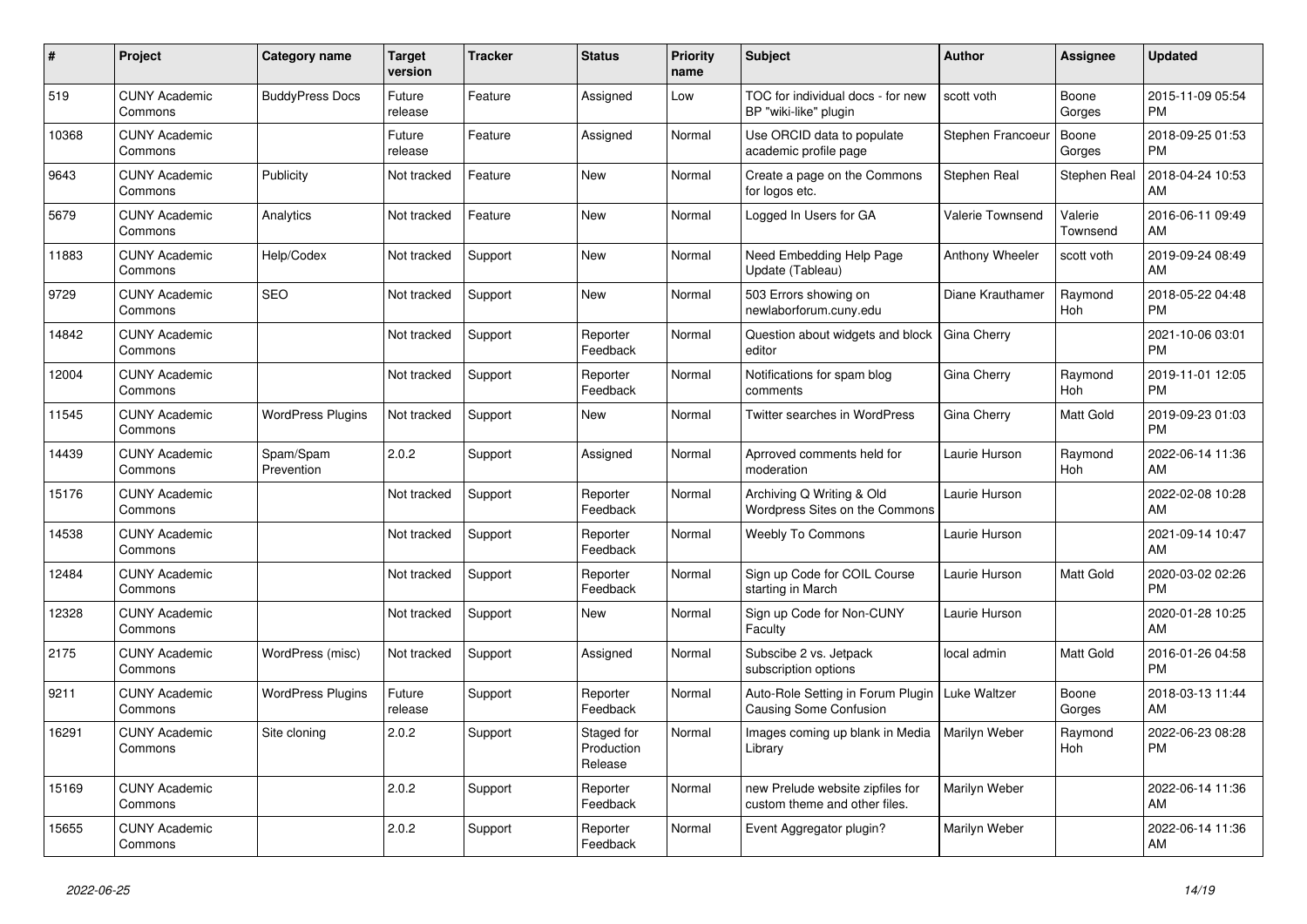| #     | Project                         | <b>Category name</b>     | <b>Target</b><br>version | <b>Tracker</b> | <b>Status</b>        | <b>Priority</b><br>name | <b>Subject</b>                                                   | <b>Author</b>        | <b>Assignee</b>       | <b>Updated</b>                |
|-------|---------------------------------|--------------------------|--------------------------|----------------|----------------------|-------------------------|------------------------------------------------------------------|----------------------|-----------------------|-------------------------------|
| 15978 | <b>CUNY Academic</b><br>Commons | WordPress - Media        | 2.0.2                    | Support        | Reporter<br>Feedback | Normal                  | tex files?                                                       | Marilyn Weber        | Raymond<br><b>Hoh</b> | 2022-06-14 11:36<br>AM        |
| 16110 | <b>CUNY Academic</b><br>Commons |                          |                          | Support        | Reporter<br>Feedback | Normal                  | remove Creative Commons<br>license from pages?                   | Marilyn Weber        | Raymond<br><b>Hoh</b> | 2022-05-17 06:11<br><b>PM</b> |
| 16099 | <b>CUNY Academic</b><br>Commons |                          |                          | Support        | Reporter<br>Feedback | Normal                  | request for Newsletter Glue                                      | Marilyn Weber        |                       | 2022-05-13 12:14<br><b>PM</b> |
| 15685 | <b>CUNY Academic</b><br>Commons |                          |                          | Support        | <b>New</b>           | High                    | problem with chrome?                                             | Marilyn Weber        |                       | 2022-04-25 03:40<br><b>PM</b> |
| 15816 | <b>CUNY Academic</b><br>Commons |                          | Not tracked              | Support        | New                  | Normal                  | slow loading at SPS                                              | Marilyn Weber        |                       | 2022-04-05 01:26<br><b>PM</b> |
| 15565 | <b>CUNY Academic</b><br>Commons |                          |                          | Support        | <b>New</b>           | Normal                  | Events - send updates to an email<br>listserv                    | <b>Marilyn Weber</b> |                       | 2022-03-10 01:06<br><b>PM</b> |
| 15370 | <b>CUNY Academic</b><br>Commons |                          |                          | Support        | Reporter<br>Feedback | Normal                  | All-in-One Event Calendar?                                       | Marilyn Weber        |                       | 2022-02-17 11:03<br>AM        |
| 15260 | <b>CUNY Academic</b><br>Commons |                          |                          | Support        | Reporter<br>Feedback | Normal                  | Diacritical markings   European<br><b>Stages</b>                 | Marilyn Weber        |                       | 2022-02-04 08:16<br>AM        |
| 15045 | <b>CUNY Academic</b><br>Commons |                          |                          | Support        | <b>New</b>           | Normal                  | no result for KCeL in the search<br>box on the commons           | Marilyn Weber        |                       | 2021-12-10 11:29<br>AM        |
| 14911 | <b>CUNY Academic</b><br>Commons | <b>WordPress Themes</b>  | Not tracked              | Support        | <b>New</b>           | Normal                  | Twentytwentyone theme                                            | Marilyn Weber        |                       | 2021-10-28 10:37<br>AM        |
| 14900 | <b>CUNY Academic</b><br>Commons |                          | Not tracked              | Support        | Reporter<br>Feedback | Normal                  | previous theme?                                                  | Marilyn Weber        |                       | 2021-10-25 10:31<br>AM        |
| 14784 | <b>CUNY Academic</b><br>Commons |                          |                          | Support        | Reporter<br>Feedback | Normal                  | User report of logo problem when<br>using Customizer theme       | Marilyn Weber        |                       | 2021-09-17 10:25<br>AM        |
| 14398 | <b>CUNY Academic</b><br>Commons |                          | Not tracked              | Support        | Reporter<br>Feedback | Normal                  | Events plug-in notification<br>problem                           | Marilyn Weber        |                       | 2021-05-11 11:21<br>AM        |
| 14074 | <b>CUNY Academic</b><br>Commons | WordPress (misc)         | Not tracked              | Support        | Reporter<br>Feedback | Normal                  | page password protection<br>problem                              | Marilyn Weber        |                       | 2021-03-02 11:03<br>AM        |
| 13975 | <b>CUNY Academic</b><br>Commons | Social Paper             | Not tracked              | Support        | Reporter<br>Feedback | Normal                  | can't approve comments on<br>Social Paper paper                  | Marilyn Weber        |                       | 2021-02-12 09:33<br>AM        |
| 13286 | <b>CUNY Academic</b><br>Commons |                          | Not tracked              | Support        | New                  | Normal                  | problem connecting with<br>WordPress app                         | Marilyn Weber        | Raymond<br>Hoh        | 2020-09-08 11:16<br>AM        |
| 13255 | <b>CUNY Academic</b><br>Commons |                          | Not tracked              | Support        | Reporter<br>Feedback | Normal                  | Accessibility problems                                           | Marilyn Weber        |                       | 2020-09-01 05:48<br><b>PM</b> |
| 13034 | <b>CUNY Academic</b><br>Commons |                          | Not tracked              | Support        | Reporter<br>Feedback | Normal                  | a site is asking people to join the<br>Commons to get a download | Marilyn Weber        |                       | 2020-07-12 07:23<br>AM        |
| 12741 | <b>CUNY Academic</b><br>Commons | <b>WordPress Plugins</b> | Not tracked              | Support        | Reporter<br>Feedback | Normal                  | Tableau Public Viz Block                                         | Marilyn Weber        | Raymond<br>Hoh        | 2020-05-12 11:00<br>AM        |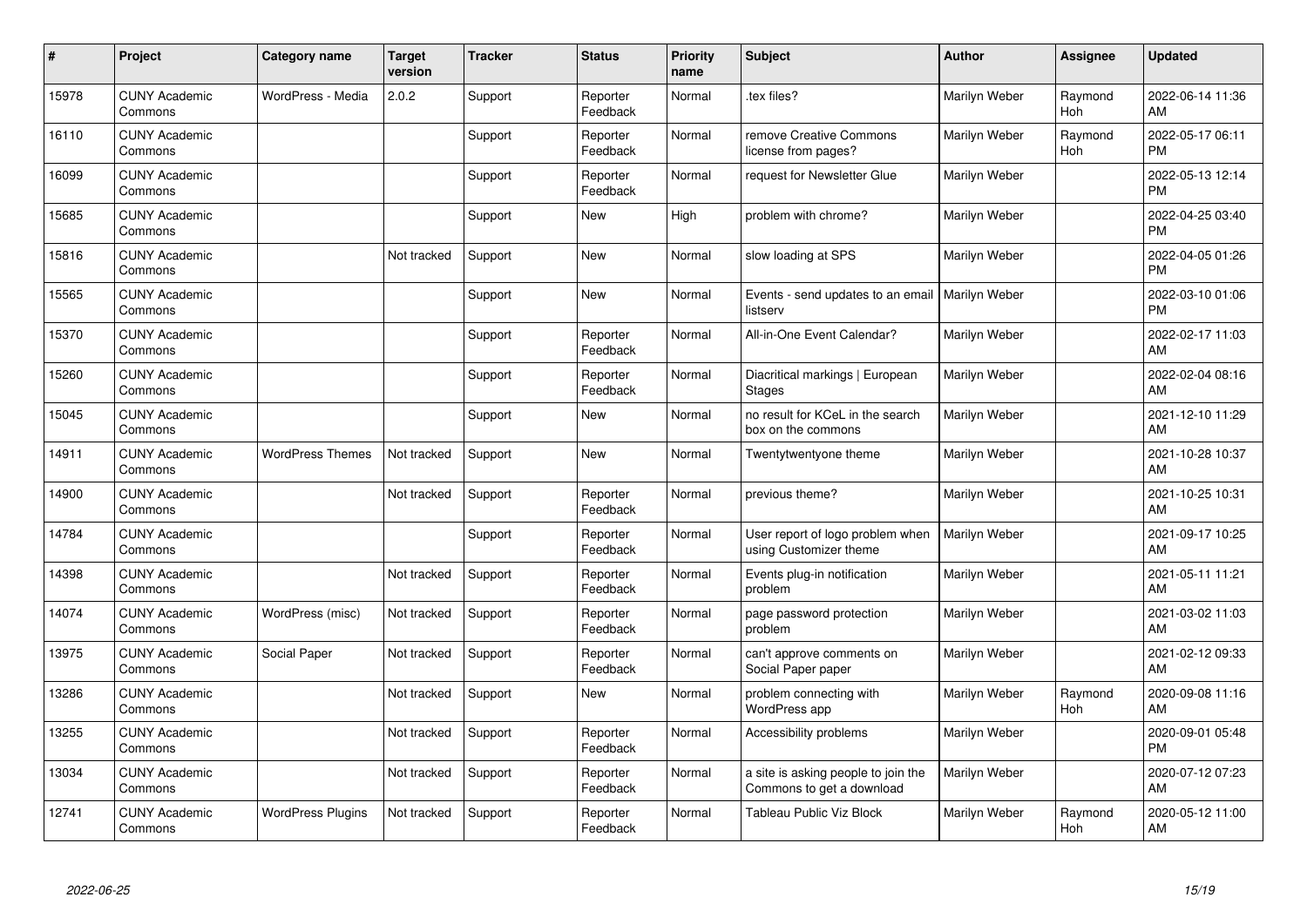| #     | Project                         | <b>Category name</b> | Target<br>version | <b>Tracker</b> | <b>Status</b>        | <b>Priority</b><br>name | <b>Subject</b>                                                                     | <b>Author</b>    | <b>Assignee</b>     | <b>Updated</b>                |
|-------|---------------------------------|----------------------|-------------------|----------------|----------------------|-------------------------|------------------------------------------------------------------------------------|------------------|---------------------|-------------------------------|
| 12382 | <b>CUNY Academic</b><br>Commons | Membership           | Not tracked       | Support        | <b>New</b>           | Normal                  | Email request change                                                               | Marilyn Weber    | Marilyn<br>Weber    | 2020-02-06 12:56<br><b>PM</b> |
| 12352 | <b>CUNY Academic</b><br>Commons |                      | Not tracked       | Support        | <b>New</b>           | Normal                  | 'posts list" page builder block<br>option                                          | Marilyn Weber    |                     | 2020-02-03 01:29<br><b>PM</b> |
| 12350 | <b>CUNY Academic</b><br>Commons | Blogs (BuddyPress)   | Not tracked       | Support        | Reporter<br>Feedback | Normal                  | URL creation problem                                                               | Marilyn Weber    |                     | 2020-02-03 11:27<br>AM        |
| 11519 | <b>CUNY Academic</b><br>Commons |                      | Not tracked       | Support        | Assigned             | Normal                  | comment option not appearing                                                       | Marilyn Weber    |                     | 2019-09-24 10:28<br>AM        |
| 11848 | <b>CUNY Academic</b><br>Commons |                      | Not tracked       | Support        | Hold                 | Normal                  | a Dean of Faculty wants to share<br>a large file                                   | Marilyn Weber    |                     | 2019-09-24 08:44<br>AM        |
| 10273 | <b>CUNY Academic</b><br>Commons | Registration         | Not tracked       | Support        | Reporter<br>Feedback | Normal                  | users combining CF and campus<br>address                                           | Marilyn Weber    |                     | 2019-09-18 10:58<br>AM        |
| 11787 | <b>CUNY Academic</b><br>Commons |                      | Not tracked       | Support        | Reporter<br>Feedback | Normal                  | automated comments notifications<br>on ZenDesk                                     | Marilyn Weber    |                     | 2019-08-26 06:18<br><b>PM</b> |
| 11771 | <b>CUNY Academic</b><br>Commons |                      | Not tracked       | Support        | Reporter<br>Feedback | Normal                  | post displays in sections                                                          | Marilyn Weber    |                     | 2019-08-20 10:34<br>AM        |
| 11509 | <b>CUNY Academic</b><br>Commons |                      | Not tracked       | Support        | Reporter<br>Feedback | Normal                  | deleted Page causing a Menu<br>problem?                                            | Marilyn Weber    |                     | 2019-06-04 09:54<br>AM        |
| 11149 | <b>CUNY Academic</b><br>Commons |                      | Not tracked       | Support        | Reporter<br>Feedback | Normal                  | comments getting blocked                                                           | Marilyn Weber    | Raymond<br>Hoh      | 2019-03-26 11:40<br>AM        |
| 10657 | <b>CUNY Academic</b><br>Commons |                      | Not tracked       | Support        | Reporter<br>Feedback | Normal                  | child theme problems                                                               | Marilyn Weber    |                     | 2018-11-08 01:19<br><b>PM</b> |
| 8607  | <b>CUNY Academic</b><br>Commons |                      | Not tracked       | Support        | New                  | Normal                  | Paypal?                                                                            | Marilyn Weber    | Matt Gold           | 2018-05-15 01:37<br><b>PM</b> |
| 9207  | <b>CUNY Academic</b><br>Commons |                      | Future<br>release | Support        | Reporter<br>Feedback | Normal                  | display dashboards made in<br>Tableau?                                             | Marilyn Weber    | Boone<br>Gorges     | 2018-04-10 10:42<br>AM        |
| 9941  | <b>CUNY Academic</b><br>Commons | Wiki                 | Not tracked       | Support        | Assigned             | Normal                  | Wiki functionality                                                                 | Matt Gold        | Boone<br>Gorges     | 2018-06-26 10:57<br>AM        |
| 4986  | <b>CUNY Academic</b><br>Commons | ZenDesk              | Not tracked       | Support        | Assigned             | Normal                  | Prepare documentation for<br>Zendesk re web widget                                 | Matt Gold        | Samantha<br>Raddatz | 2016-02-25 03:09<br><b>PM</b> |
| 636   | <b>CUNY Academic</b><br>Commons | WordPress (misc)     | Not tracked       | Support        | Assigned             | Normal                  | Create Lynda.com-like Table of<br>Contents for Prospective Tutorial<br>Screencasts | <b>Matt Gold</b> | scott voth          | 2016-02-23 03:12<br><b>PM</b> |
| 4070  | <b>CUNY Academic</b><br>Commons | Analytics            | Not tracked       | Support        | Assigned             | Normal                  | Request for JITP site analytics                                                    | <b>Matt Gold</b> | Seth Persons        | 2016-02-23 03:09<br><b>PM</b> |
| 11449 | <b>CUNY Academic</b><br>Commons | WordPress - Media    | Not tracked       | Support        | Reporter<br>Feedback | Normal                  | Cloning Media Library for JITP<br>from Staging to Production Site                  | Patrick DeDauw   | Boone<br>Gorges     | 2019-05-13 12:00<br><b>PM</b> |
| 14983 | <b>CUNY Academic</b><br>Commons | WordPress (misc)     | Not tracked       | Support        | Reporter<br>Feedback | Normal                  | "Read More" tag not working                                                        | Rebecca Krisel   | Raymond<br>Hoh      | 2021-11-23 01:17<br><b>PM</b> |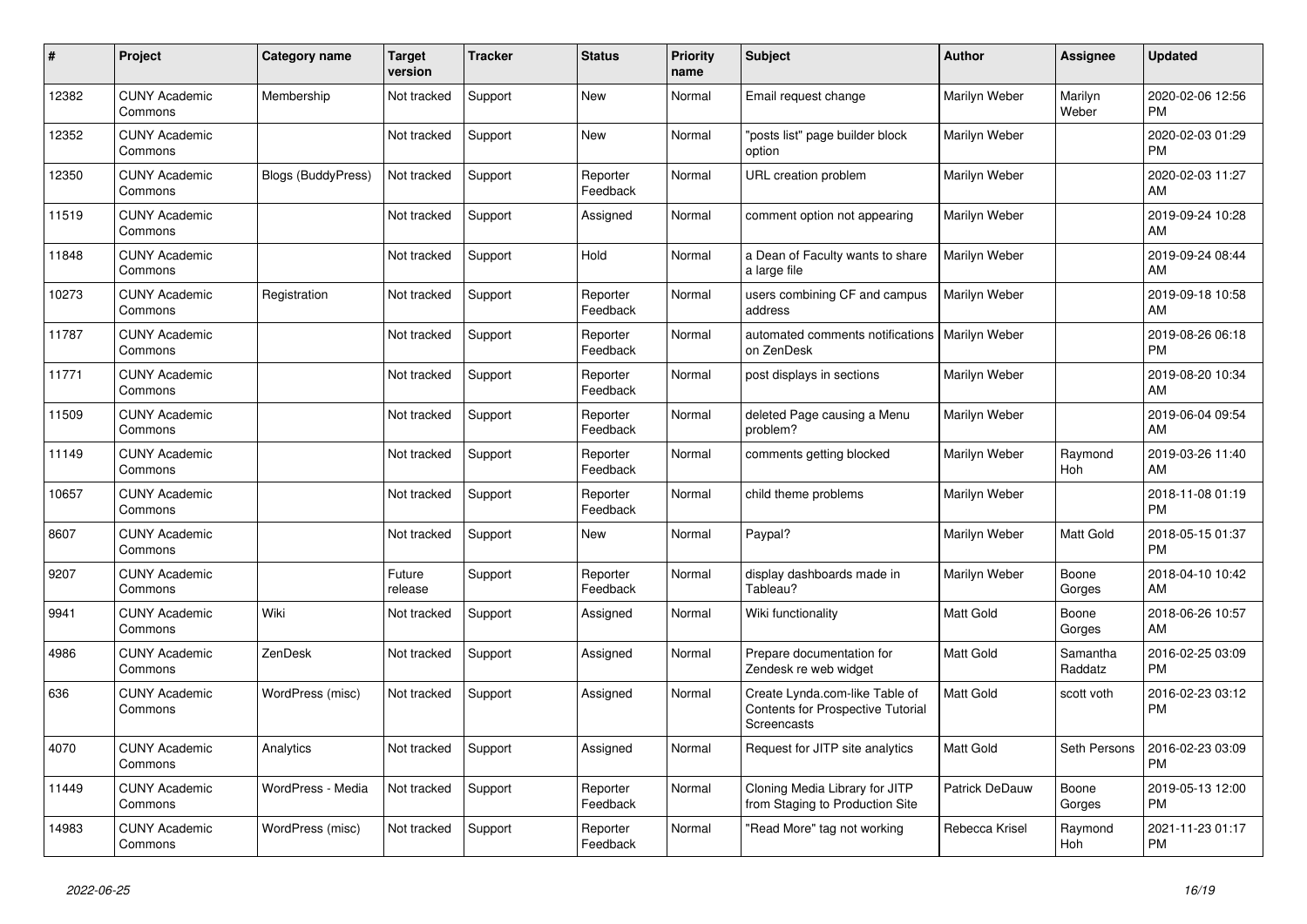| $\#$  | Project                         | <b>Category name</b>     | Target<br>version | <b>Tracker</b> | <b>Status</b>        | <b>Priority</b><br>name | <b>Subject</b>                                                         | <b>Author</b> | <b>Assignee</b>       | <b>Updated</b>                |
|-------|---------------------------------|--------------------------|-------------------|----------------|----------------------|-------------------------|------------------------------------------------------------------------|---------------|-----------------------|-------------------------------|
| 5826  | <b>CUNY Academic</b><br>Commons | <b>WordPress Plugins</b> | Future<br>release | Support        | Reporter<br>Feedback | Normal                  | <b>Remove Subscription Options</b><br>plugin from directory            | Sarah Morgano | Sarah<br>Morgano      | 2016-10-21 04:14<br>PM        |
| 13946 | <b>CUNY Academic</b><br>Commons | WordPress Plugins        | 2.1.0             | Support        | Assigned             | Normal                  | <b>Custom Embed handler For</b><br>OneDrive files                      | scott voth    | Raymond<br>Hoh        | 2022-05-26 10:46<br>AM        |
| 15767 | <b>CUNY Academic</b><br>Commons | WordPress (misc)         |                   | Support        | <b>New</b>           | Normal                  | Site loading slowly                                                    | scott voth    | Boone<br>Gorges       | 2022-04-04 08:56<br><b>PM</b> |
| 14994 | <b>CUNY Academic</b><br>Commons | cdev.gc.cuny.edu         | Not tracked       | Support        | In Progress          | Normal                  | Clear Cache on CDEV                                                    | scott voth    | Raymond<br><b>Hoh</b> | 2021-12-07 03:51<br><b>PM</b> |
| 12247 | <b>CUNY Academic</b><br>Commons | Publicity                | Not tracked       | Support        | <b>New</b>           | Normal                  | <b>Screenshot of First Commons</b><br>Homepage                         | scott voth    | scott voth            | 2020-01-14 12:08<br>PМ        |
| 11788 | <b>CUNY Academic</b><br>Commons | <b>WordPress Plugins</b> | Future<br>release | Support        | Reporter<br>Feedback | Normal                  | Plugin Request - Browse Aloud                                          | scott voth    |                       | 2019-09-24 08:42<br>AM        |
| 11493 | <b>CUNY Academic</b><br>Commons | Domain Mapping           | Not tracked       | Support        | Reporter<br>Feedback | Normal                  | Domain Mapping Request - Talia<br>Schaffer                             | scott voth    | Matt Gold             | 2019-08-06 08:39<br>AM        |
| 11496 | <b>CUNY Academic</b><br>Commons | <b>Public Portfolio</b>  | 1.15.2            | Support        | <b>New</b>           | Normal                  | Replace Twitter Icon on Member<br>Portfolio page                       | scott voth    | Boone<br>Gorges       | 2019-06-06 01:03<br><b>PM</b> |
| 11386 | <b>CUNY Academic</b><br>Commons | WordPress - Media        | Not tracked       | Support        | Reporter<br>Feedback | Normal                  | disappearing images                                                    | scott voth    | Boone<br>Gorges       | 2019-05-14 10:32<br>AM        |
| 10982 | <b>CUNY Academic</b><br>Commons | Domain Mapping           | Not tracked       | Support        | Reporter<br>Feedback | Normal                  | <b>CNAME</b> question                                                  | scott voth    |                       | 2019-01-22 04:29<br><b>PM</b> |
| 10839 | <b>CUNY Academic</b><br>Commons | About page               | Not tracked       | Support        | <b>New</b>           | Normal                  | <b>Mission Statement Needs</b><br>Revision                             | scott voth    | Matt Gold             | 2018-12-26 10:58<br>AM        |
| 3492  | <b>CUNY Academic</b><br>Commons | <b>WordPress Themes</b>  | Future<br>release | Support        | Assigned             | Normal                  | Add CBOX theme to the<br>Commons                                       | scott voth    | Raymond<br>Hoh        | 2014-10-08 05:55<br>PM        |
| 11624 | <b>CUNY Academic</b><br>Commons | WordPress (misc)         | Not tracked       | Support        | <b>New</b>           | Normal                  | Change pages into posts or swap<br>database for a Commons site?        | Stephen Klein | Raymond<br><b>Hoh</b> | 2019-07-09 11:04<br>AM        |
| 2666  | <b>CUNY Academic</b><br>Commons | About page               | Not tracked       | Documentation  | Assigned             | Normal                  | <b>Update About Text</b>                                               | Chris Stein   | Luke Waltzer          | 2016-03-04 11:19<br>AM        |
| 3565  | <b>CUNY Academic</b><br>Commons | My Commons               | Not tracked       | Documentation  | New                  | Normal                  | Load Newest inconsistencies                                            | Chris Stein   | scott voth            | 2015-11-09 01:16<br><b>PM</b> |
| 8666  | <b>CUNY Academic</b><br>Commons | Teaching                 | Not tracked       | Documentation  | Assigned             | Normal                  | Create Teaching on the<br>Commons Resource Page                        | Matt Gold     | Laurie Hurson         | 2019-09-23 03:16<br>PM        |
| 3524  | <b>CUNY Academic</b><br>Commons | Documentation            | Not tracked       | Documentation  | Assigned             | Normal                  | Post describing all you can do<br>when starting up a new<br>blog/group | Matt Gold     | scott voth            | 2014-10-04 12:56<br><b>PM</b> |
| 12392 | <b>CUNY Academic</b><br>Commons | Help/Codex               | Not tracked       | Documentation  | <b>New</b>           | Normal                  | <b>Updates to Common Commons</b><br>Questions on Help Page             | scott voth    | Margaret<br>Galvan    | 2020-02-11 10:53<br>AM        |
| 9015  | <b>CUNY Academic</b><br>Commons | Groups (misc)            | Not tracked       | Outreach       | Assigned             | Normal                  | Email group admins the email<br>addresses of their groups              | Matt Gold     | Matt Gold             | 2018-01-02 09:54<br>AM        |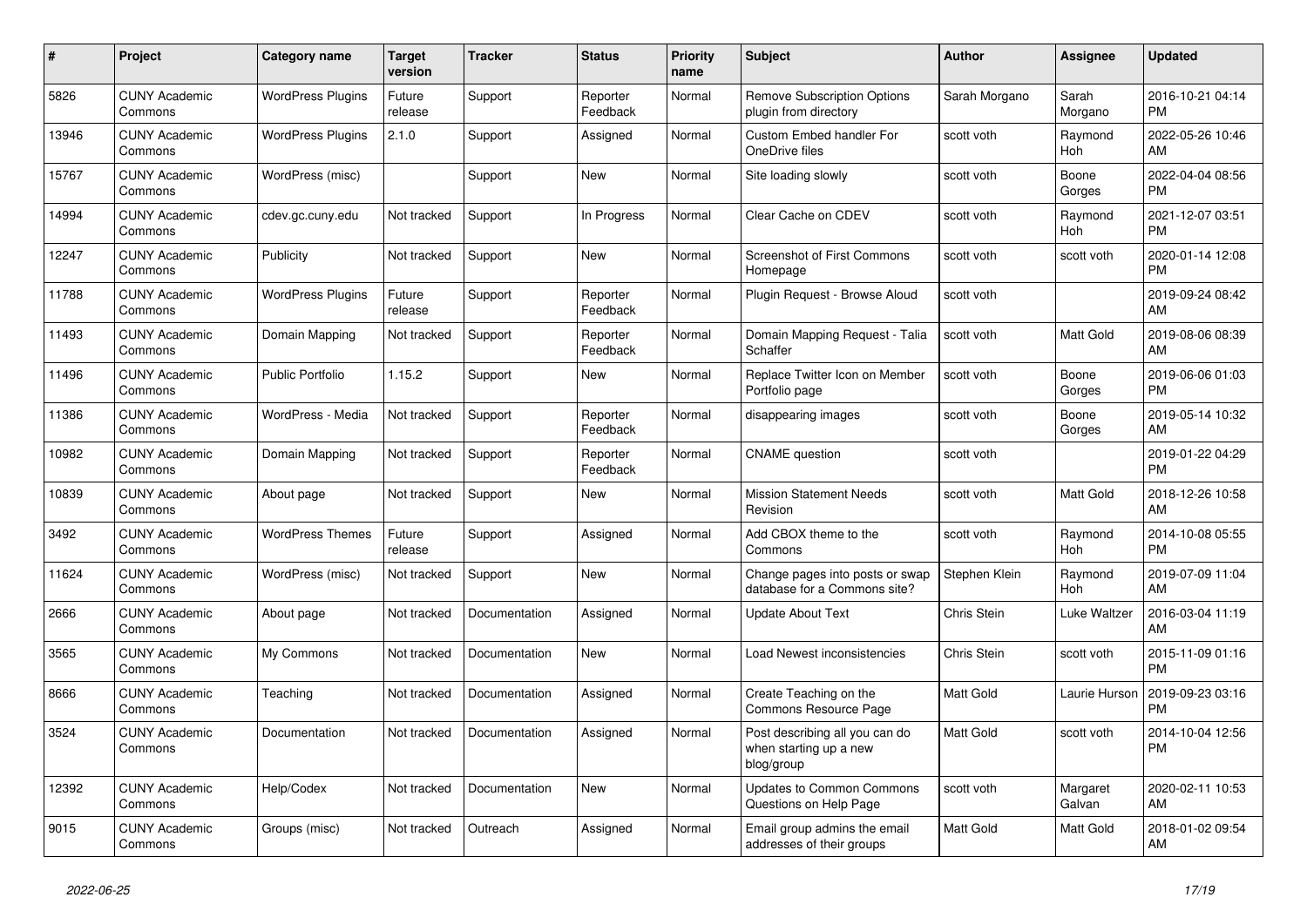| #     | <b>Project</b>                  | <b>Category name</b>        | <b>Target</b><br>version | Tracker   | <b>Status</b>        | <b>Priority</b><br>name | <b>Subject</b>                                                                       | <b>Author</b>    | Assignee            | <b>Updated</b>                |
|-------|---------------------------------|-----------------------------|--------------------------|-----------|----------------------|-------------------------|--------------------------------------------------------------------------------------|------------------|---------------------|-------------------------------|
| 3369  | <b>CUNY Academic</b><br>Commons | Reply By Email              | Not tracked              | Outreach  | Hold                 | Normal                  | Release reply by email to WP<br>plugin directory                                     | <b>Matt Gold</b> | Raymond<br>Hoh      | 2016-03-01 12:46<br><b>PM</b> |
| 14504 | <b>CUNY Academic</b><br>Commons |                             | Not tracked              | Publicity | Reporter<br>Feedback | Normal                  | Adding showcases to home page<br>menu                                                | Laurie Hurson    | Boone<br>Gorges     | 2022-01-19 03:26<br><b>PM</b> |
| 14475 | <b>CUNY Academic</b><br>Commons |                             | Not tracked              | Publicity | New                  | Normal                  | <b>OER Showcase Page</b>                                                             | Laurie Hurson    | Laurie Hurson       | 2021-09-14 10:46<br>AM        |
| 2612  | <b>CUNY Academic</b><br>Commons |                             | Not tracked              | Publicity | Assigned             | Normal                  | Pinterest site for the Commons                                                       | local admin      | Sarah<br>Morgano    | 2016-03-04 11:19<br>AM        |
| 6014  | <b>CUNY Academic</b><br>Commons | Publicity                   | Future<br>release        | Publicity | Reporter<br>Feedback | Normal                  | Google search listing                                                                | <b>Matt Gold</b> | Boone<br>Gorges     | 2016-09-21 03:48<br><b>PM</b> |
| 3510  | <b>CUNY Academic</b><br>Commons | Publicity                   | 1.7                      | Publicity | Assigned             | Normal                  | Post on the News Blog re: 'My<br>Commons'                                            | Micki Kaufman    | Sarah<br>Morgano    | 2014-10-15 11:18<br>AM        |
| 3511  | <b>CUNY Academic</b><br>Commons | Publicity                   | 1.7                      | Publicity | Assigned             | Normal                  | Social media for 1.7                                                                 | Micki Kaufman    | Sarah<br>Morgano    | 2014-10-14 03:32<br><b>PM</b> |
| 3509  | <b>CUNY Academic</b><br>Commons | Publicity                   | 1.7                      | Publicity | <b>New</b>           | Normal                  | Create 1.7 digital signage imagery                                                   | Micki Kaufman    | Marilyn<br>Weber    | 2014-10-01 12:40<br><b>PM</b> |
| 3506  | <b>CUNY Academic</b><br>Commons | Publicity                   | 1.7                      | Publicity | <b>New</b>           | Normal                  | Prepare 1.7 email messaging                                                          | Micki Kaufman    | Micki<br>Kaufman    | 2014-10-01 12:36<br><b>PM</b> |
| 6665  | <b>CUNY Academic</b><br>Commons |                             | Not tracked              | Publicity | <b>New</b>           | Normal                  | Dead Link in 1.10 announcement<br>post                                               | Paige Dupont     | <b>Stephen Real</b> | 2016-12-01 03:11<br><b>PM</b> |
| 5298  | <b>CUNY Academic</b><br>Commons |                             | Not tracked              | Publicity | <b>New</b>           | Normal                  | Survey Pop-Up Text                                                                   | Samantha Raddatz | Samantha<br>Raddatz | 2016-03-22 12:27<br><b>PM</b> |
| 11393 | <b>CUNY Academic</b><br>Commons |                             | Not tracked              | Publicity | New                  | Normal                  | After 1.15 release, ceate a hero<br>slide and post about adding a site<br>to a group | scott voth       | Patrick<br>Sweeney  | 2019-05-14 10:32<br>AM        |
| 10580 | <b>CUNY Academic</b><br>Commons | Information<br>Architecture | Future<br>release        | Design/UX | <b>New</b>           | Normal                  | Primary nav item review                                                              | Boone Gorges     | Sara Cannon         | 2021-11-19 12:37<br><b>PM</b> |
| 3059  | <b>CUNY Academic</b><br>Commons | Group Forums                | Future<br>release        | Design/UX | New                  | Normal                  | Forum Post Permissable Content<br><b>Explanatory Text</b>                            | Chris Stein      | Chris Stein         | 2015-04-02 11:27<br>AM        |
| 860   | <b>CUNY Academic</b><br>Commons | Design                      | Future<br>release        | Design/UX | Assigned             | Normal                  | <b>Standardize Button Treatment</b><br>Across the Commons                            | Chris Stein      | Chris Stein         | 2014-05-01 09:45<br>AM        |
| 15210 | <b>CUNY Academic</b><br>Commons | Analytics                   | Not tracked              | Design/UX | <b>New</b>           | Normal                  | Google Analytics improvements                                                        | Colin McDonald   | Boone<br>Gorges     | 2022-05-24 10:47<br>AM        |
| 11843 | <b>CUNY Academic</b><br>Commons | WordPress (misc)            | Future<br>release        | Design/UX | <b>New</b>           | Normal                  | Tweaking the Gutenberg Editor<br>Interface                                           | Laurie Hurson    |                     | 2022-04-26 12:00<br><b>PM</b> |
| 7624  | <b>CUNY Academic</b><br>Commons | BuddyPress (misc)           | Future<br>release        | Design/UX | <b>New</b>           | Normal                  | <b>BP</b> Notifications                                                              | Luke Waltzer     | Paige Dupont        | 2017-02-08 10:43<br><b>PM</b> |
| 6392  | <b>CUNY Academic</b><br>Commons | Group Forums                | Future<br>release        | Design/UX | Assigned             | Low                     | Composition/Preview Panes in<br>Forum Posts                                          | Luke Waltzer     | Paige Dupont        | 2016-10-21 04:26<br><b>PM</b> |